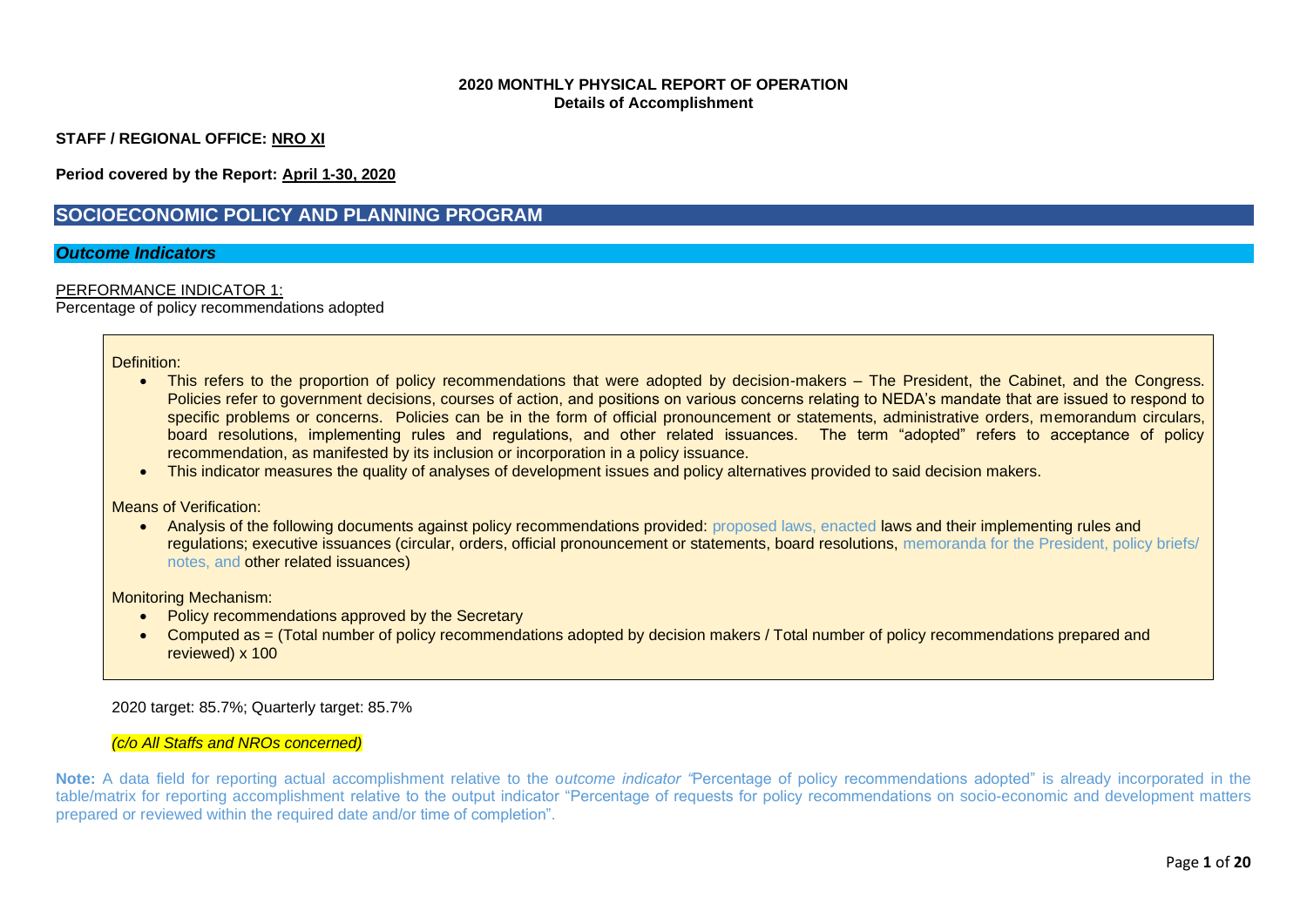Percentage of agenda items related to the Plans for NEDA Board Committees where NEDA is the secretariat

Definition:

- This refers to the percentage share of Plan-related concerns' inclusion as agenda items to the total number of agenda items developed by NEDA as Secretariat and adopted by the NEDA Board Committees (including TWGs, ETBs, IACs, and the Technical Committee on the NPP).
- Plans refer to the following, among others: Philippine Development Plan (PDP), Regional Development Plans (RDP), Area Spatial Development Framework (ASDF) plans, Regional Spatial Development Framework (RDSF) plans, National Physical Framework Plan (NPFP), National Priority Plan (NPP), and other plans that NEDA is tasked to prepare in accordance with pronouncements and priorities of the President, laws, rules and regulations, and executive issuances in the future.

Means of Verification:

• Analysis of the following documents: NEDA Board Committees' resolution, minutes of meetings of NEDA Board Committees and its Other Committees (including TWGs, ETBs, IACs, and the Technical Committee on the NPP)

Monitoring Mechanism:

*(c/o All Staffs and NROs)*

- Accomplishments are integrated in the NEDA Quarterly Physical Report of Operations (QPRO) which is submitted to DBM and COA as well as in the Office Performance Commitments.
- Computed as = (Total number of Plan-related concerns included as agenda items / Total number of agenda items adopted by NEDA Board Committees) x 100

2020 Target: 93%; Quarterly target: 93%

| <i>(C/O All Statts and NROS)</i>                                 |                                                                                                                                              |                           |                                                                                                                                                         |                |
|------------------------------------------------------------------|----------------------------------------------------------------------------------------------------------------------------------------------|---------------------------|---------------------------------------------------------------------------------------------------------------------------------------------------------|----------------|
| LIST OF PLAN-RELATED CONCERNS<br><b>INCLUDED AS AGENDA ITEMS</b> | NAME OF NEDA BOARD<br>COMMITTEE (including<br>TWGs, ETBs, IACs, and the<br><b>Technical Committee on the</b><br>NPP)<br>(e.g. SDC, INFRACOM) | DATE OF<br><b>MEETING</b> | LIST OF AGENDA ITEMS<br>ADOPTED BY NEDA BOARD<br><b>COMMITTEES</b> (including<br>TWGs, ETBs, IACs, and the<br><b>Technical Committee on the</b><br>NPP) | <b>REMARKS</b> |
|                                                                  |                                                                                                                                              |                           |                                                                                                                                                         |                |
|                                                                  |                                                                                                                                              |                           |                                                                                                                                                         |                |
|                                                                  |                                                                                                                                              |                           |                                                                                                                                                         |                |
| <b>TOTAL NUMBER OF PLAN-RELATED</b>                              |                                                                                                                                              |                           | <b>TOTAL NUMBER OF</b>                                                                                                                                  |                |
| <b>CONCERNS INCLUDED AS AGENDA</b>                               |                                                                                                                                              |                           | <b>AGENDA ITEMS ADOPTED</b>                                                                                                                             |                |
| <b>ITEMS:</b>                                                    |                                                                                                                                              |                           | <b>BY THE NEDA BOARD</b>                                                                                                                                |                |
|                                                                  |                                                                                                                                              |                           | <b>COMMITTEES =</b>                                                                                                                                     |                |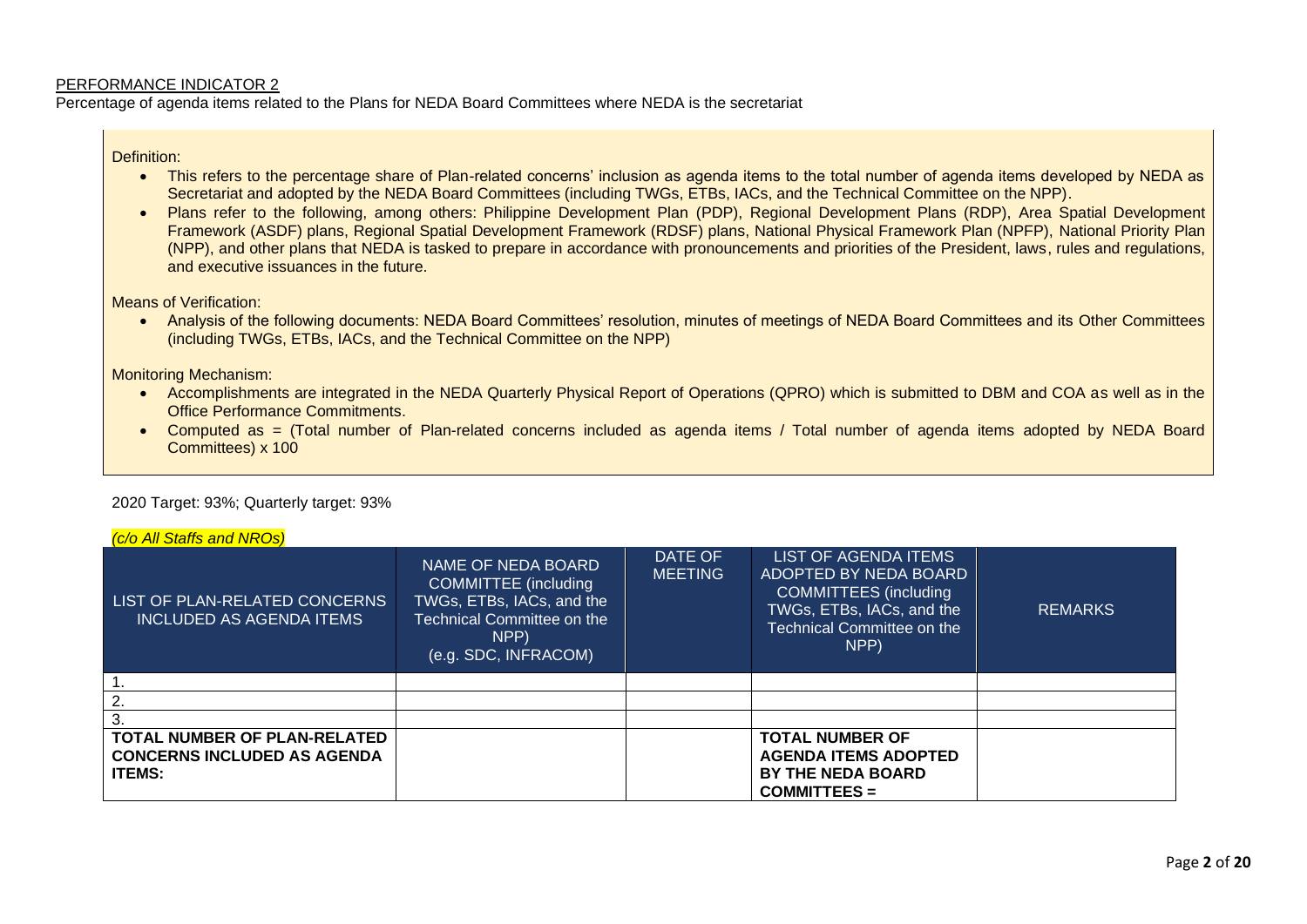Average client satisfaction rating of members of the following with the secretariat services provided

- a. NEDA Board
- b. NEDA Board Committees:
	- 1. Social Development Committee
	- 2. Committee on Tariff and Related Matters
	- 3. National Land Use Committee
	- 4. Regional Development Committee
- c. Other Inter-Agency Committees
- d. Regional Development Councils

### Definition:

- This refers to the average satisfaction rating of members of NEDA Board, Social Development Committee (SDC), Committee on Tariff and Related Matters (CTRM), National Land Use Committee (NLUC), Infrastructure Committee (INFRACOM), Regional Development Committee (RDCom), other Inter-Agency-Committees (IACs), and Regional Development Councils (RDCs) with the completeness and accuracy of meeting documents prepared by the NEDA Secretariat.
- This indicator measures quality of NEDA's technical secretariat services provided, specifically on setting the agenda and preparation of meeting documents (highlights of meetings, presentation materials, etcetera).

Means of verification:

• Accomplished surveys/ questionnaires / evaluation sheets

Monitoring mechanism:

- Reports during the next NEDA Board, SDC, INFRACOM, CTRM, NLUC, Other IAC, RDCom and RDC Meetings
- Computed as average of all client satisfaction rating of members per meeting

| NAME OF COMMITTEE          |                                       | <b>TARGET</b>                                                  | <b>AVERAGE CLIENT SATISFACTION</b><br><b>RATING OF MEMBERS</b> | <b>REMARKS</b> |
|----------------------------|---------------------------------------|----------------------------------------------------------------|----------------------------------------------------------------|----------------|
| <b>NEDA Board (c/o LS)</b> |                                       | At least a 3.75/5 or 75% (Very<br>Satisfactory) average rating |                                                                |                |
|                            | <b>NEDA Board Committees:</b>         |                                                                |                                                                |                |
|                            | Social Development Committee (c/o     | At least a 3.75/5 or 75% (Very                                 |                                                                |                |
|                            | SDS)                                  | Satisfactory) average rating                                   |                                                                |                |
|                            | 2. Committee on Tariff and Related    | At least a 2.5/5 or 50% (Satisfactory)                         |                                                                |                |
|                            | Matters (c/o TSIS)                    | average rating                                                 |                                                                |                |
| $3_{-}$                    | National Land Use Committee (c/o      | At least a 3/5 or 60% (Satisfactory)                           |                                                                |                |
|                            | <b>RDS</b> )                          | average rating                                                 |                                                                |                |
| 4.                         | <b>Regional Development Committee</b> | At least a 3/5 or 60% (Satisfactory)                           |                                                                |                |
|                            | (c/o RDS)                             | average rating                                                 |                                                                |                |
|                            | <b>Other Inter-Agency Committees</b>  | At least a 3.75/5 or 75% (Very                                 |                                                                |                |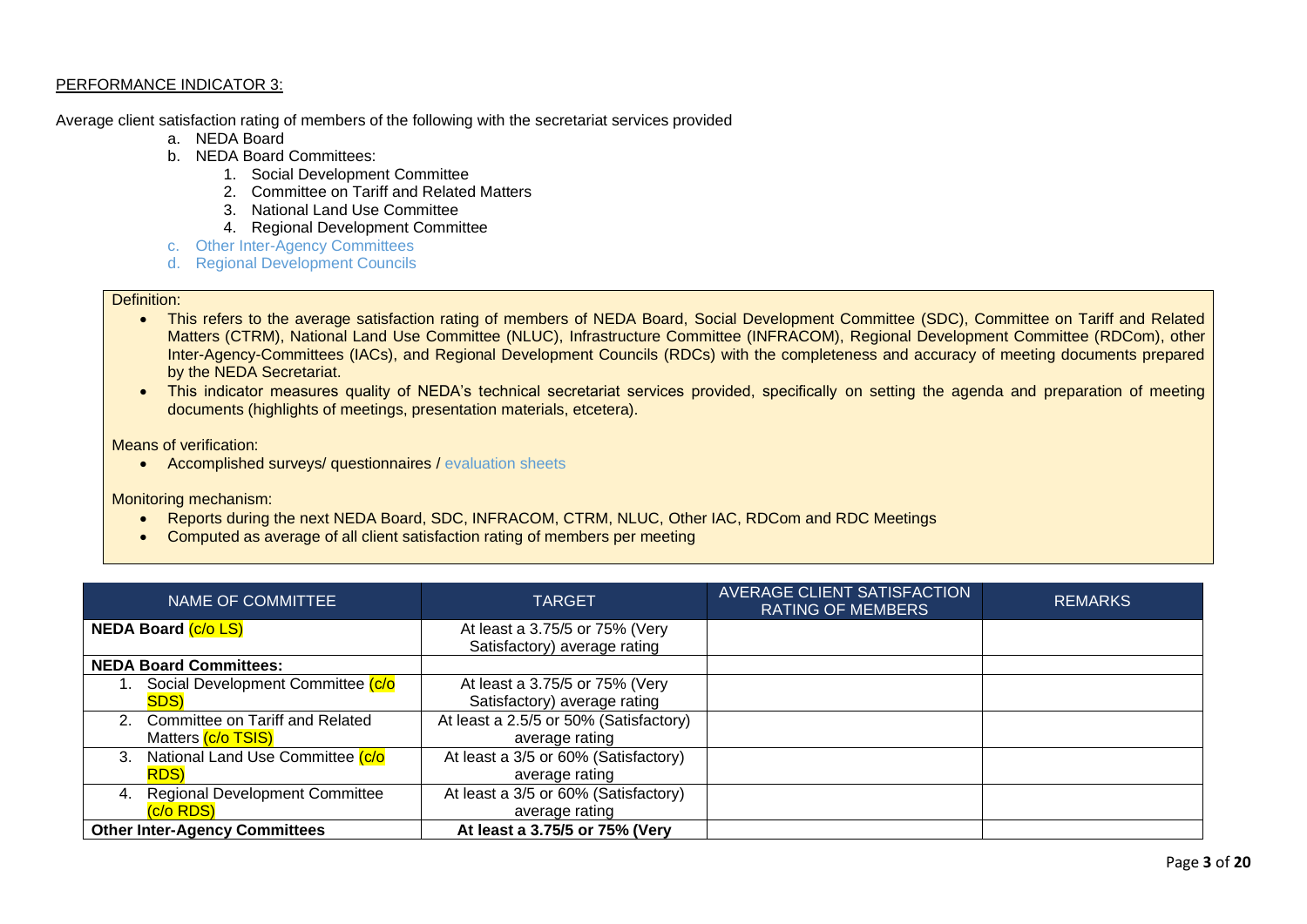| NAME OF COMMITTEE                     | <b>TARGET</b>                  | <b>AVERAGE CLIENT SATISFACTION</b><br><b>RATING OF MEMBERS</b> | <b>REMARKS</b> |
|---------------------------------------|--------------------------------|----------------------------------------------------------------|----------------|
|                                       | Satisfactory) average rating   |                                                                |                |
| a. Philippine Council for Sustainable | At least 3.75/5 or 75% (Very   |                                                                |                |
| Development (c/o ANRES)               | Satisfactory) average rating   |                                                                |                |
| b. Mining Industry Coordinating       | At least 3.75/5 or 75% (Very   |                                                                |                |
| Council (c/o ANRES)                   | Satisfactory) average rating   |                                                                |                |
| c. MC-IHDC (c/o SDS)                  | At least 3.75/5 or 75% (Very   |                                                                |                |
|                                       | Satisfactory) average rating   |                                                                |                |
| d. IAC on Trade in Services (c/o      | At least 3.75/5 or 75% (Very   |                                                                |                |
| <b>TSIS)</b>                          | Satisfactory) average rating   |                                                                |                |
| e. EDC (c/o TSIS)                     | At least a 3.75/5 or 75% (Very |                                                                |                |
|                                       | Satisfactory) average rating   |                                                                |                |
| IAC-DA (c/o GovS)<br>f.               | At least 3.75/5 or 75% (Very   |                                                                |                |
|                                       | Satisfactory) average rating   |                                                                |                |
| g. FSC on Rice (c/o ANRES)            | At least 3.75/5 or 75% (Very   |                                                                |                |
|                                       | Satisfactory) average rating   |                                                                |                |
| h. SC-IMD (c/o NPPS)                  | At least a 3.75/5 or 75% (Very |                                                                |                |
|                                       | Satisfactory) average rating   |                                                                |                |
| TWG-Macro (c/o NPPS)<br>i.            | At least 3.75/5 or 75% (Very   |                                                                |                |
|                                       | Satisfactory) average rating   |                                                                |                |
| <b>TWG-EG</b><br>j.                   | At least 3.75/5 or 75% (Very   |                                                                |                |
|                                       | Satisfactory) average rating   |                                                                |                |
| <b>Regional Development Councils</b>  | At least a 4.45/5 or 89% (Very |                                                                |                |
|                                       | Satisfactory) average rating   |                                                                |                |
| 1. RDC CAR (c/o NRO CAR)              | At least a 4.45/5 or 89% (Very |                                                                |                |
|                                       | Satisfactory) average rating   |                                                                |                |
| 2. RDC $(c/o NRO I)$                  | At least a 4.45/5 or 89% (Very |                                                                |                |
|                                       | Satisfactory) average rating   |                                                                |                |
| 3. RDC II $(c/o \, NRO \, II)$        | At least a 4.45/5 or 89% (Very |                                                                |                |
|                                       | Satisfactory) average rating   |                                                                |                |
| 4. RDC III (c/o NRO III)              | At least a 4.45/5 or 89% (Very |                                                                |                |
|                                       | Satisfactory) average rating   |                                                                |                |
| 5. RDC IV-A (c/o NRO IV-A)            | At least a 4.45/5 or 89% (Very |                                                                |                |
|                                       | Satisfactory) average rating   |                                                                |                |
| 6. RDC MIMAROPA (c/o NRO              | At least a 4.45/5 or 89% (Very |                                                                |                |
| <b>MIMAROPA)</b>                      | Satisfactory) average rating   |                                                                |                |
| 7. RDC V (c/o NRO V)                  | At least a 4.45/5 or 89% (Very |                                                                |                |
|                                       | Satisfactory) average rating   |                                                                |                |
| 8. RDC VI (c/o NRO VI)                | At least a 4.45/5 or 89% (Very |                                                                |                |
|                                       | Satisfactory) average rating   |                                                                |                |
| 9. RDC VII (c/o NRO VII)              | At least a 4.45/5 or 89% (Very |                                                                |                |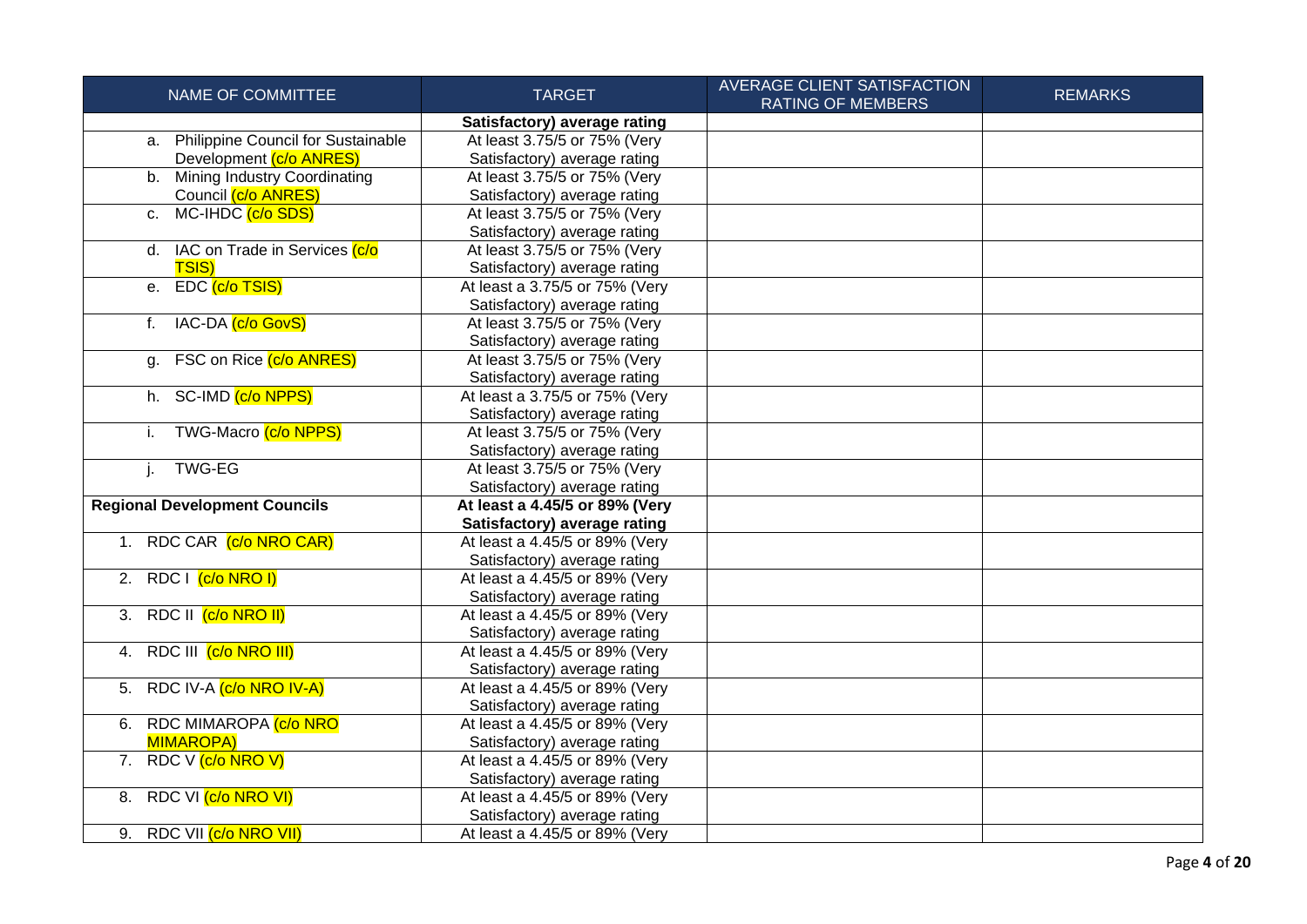| NAME OF COMMITTEE                         | <b>TARGET</b>                  | AVERAGE CLIENT SATISFACTION<br><b>RATING OF MEMBERS</b> | <b>REMARKS</b>          |
|-------------------------------------------|--------------------------------|---------------------------------------------------------|-------------------------|
|                                           | Satisfactory) average rating   |                                                         |                         |
| 10. RDC VIII <mark>(c/o NRO VIII</mark> ) | At least a 4.45/5 or 89% (Very |                                                         |                         |
|                                           | Satisfactory) average rating   |                                                         |                         |
| 11. RDC IX (c/o NRO IX)                   | At least a 4.45/5 or 89% (Very |                                                         |                         |
|                                           | Satisfactory) average rating   |                                                         |                         |
| 12. RDC X (c/o NRO X)                     | At least a 4.45/5 or 89% (Very |                                                         |                         |
|                                           | Satisfactory) average rating   |                                                         |                         |
| 13. RDC XI (c/o NRO XI)                   | At least a 4.45/5 or 89% (Very |                                                         | No meeting conducted in |
|                                           | Satisfactory) average rating   |                                                         | April                   |
| 14. RDC XII <mark>(c/o NRO XII)</mark>    | At least a 4.45/5 or 89% (Very |                                                         |                         |
|                                           | Satisfactory) average rating   |                                                         |                         |
| 15. RDC XIII (c/o NRO XIII)               | At least a 4.45/5 or 89% (Very |                                                         |                         |
|                                           | Satisfactory) average rating   |                                                         |                         |

NAME OF COMMITTEE/ COUNCIL:

| DATE OF MEETING | NAME OF COMMITTEE/ COUNCIL MEMBER | SATISFACTION RATING GIVEN BY<br><b>MEMBER</b> | Remarks |
|-----------------|-----------------------------------|-----------------------------------------------|---------|
|                 |                                   |                                               |         |
|                 |                                   |                                               |         |
|                 |                                   |                                               |         |
|                 |                                   |                                               |         |
|                 |                                   |                                               |         |
|                 |                                   |                                               |         |
|                 |                                   |                                               |         |
|                 |                                   |                                               |         |
|                 |                                   |                                               |         |
|                 |                                   |                                               |         |

*Output Indicators*

# PERFORMANCE INDICATOR 1:

Percentage of requests for policy recommendations on socio-economic and development matters prepared or reviewed within the required date and/or time of completion

Definition:

• This refers to the proportion of total number of requests that were reviewed within 10 working days from date of receipt or within the date indicated by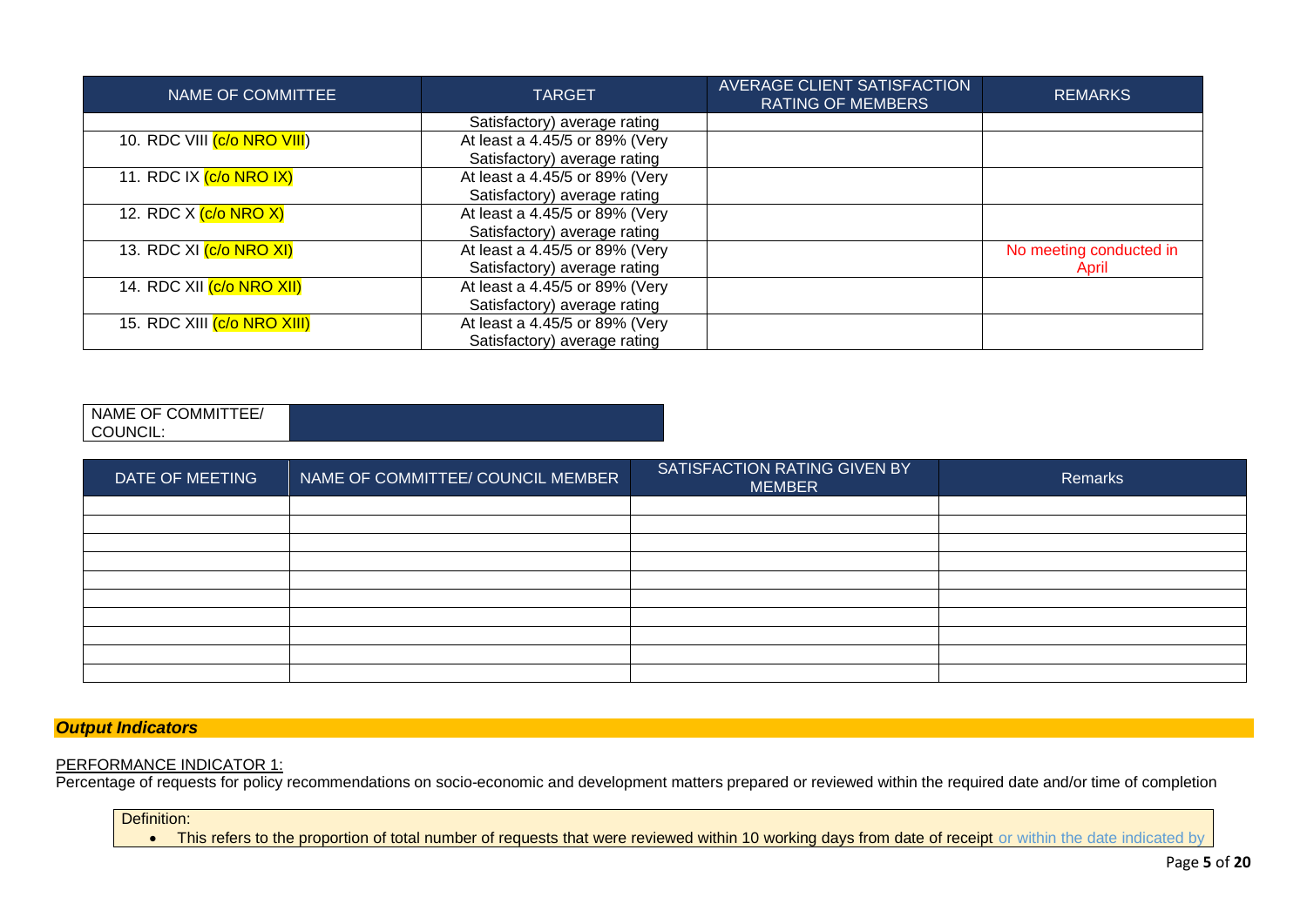requesting party.

• This indicator measures the timeliness of conduct of short-term policy reviews. An increase of this indicator is a sign of progress on the provision of timely analyses of development issues and policy alternatives to decision-makers – the President, the Cabinet, and the Congress.

Means of verification:

- NEDA Document and Assignment Tracking System (DATS) or logbook to determine date of acceptance of request and release of response; and
- Document analysis

Monitoring Mechanism:

- Accomplishments are integrated in the NEDA Quarterly Physical Report of Operations (QPRO) which is submitted to DBM and COA as well as in the Office Performance Commitments.
- Computed as = (Total number of policy recommendations prepared/ reviewed within required date and/or time of completion / Total number of policy recommendations prepared and reviewed) x 100

2020 target: 97%; Quarterly target: 97%

# **External Request** *(c/o all Staffs and NROs)*

| .<br>NAME OF POLICY<br><b>REQUESTS</b><br>(Specify the policies<br>requested for review)                                            | quoot <u>  0/0 uni otuno uniu rirtoo</u><br><b>REQUESTING</b><br><b>PARTY</b><br>(Senate/HOR/<br><b>NEDA Board</b><br>Committees/<br>RDCs, etc.) | <b>DATE</b><br><b>RECEIVE</b><br>D BY<br><b>NEDA</b> | <b>DEADLIN</b><br>E OF<br><b>REQUES</b> | <b>ACTUAL</b><br>DATE OF<br><b>SUBMISSION</b> | PREPARED/REVIEWED<br><b>WITHIN REQUIRED</b><br>DATE AND/OR TIME OF<br><b>COMPLETION</b><br>(Y for Yes and N for No)                                                      | <b>ADOPTED BY</b><br><b>DECISION</b><br><b>MAKERS</b><br>(Y for Yes and N<br>for No)                                  | <b>REMARKS</b><br>*indicate reason for not<br>preparing/reviewing policy<br>requests within required<br>date and/or time of<br>completion / reason why<br>policy recommendations<br>were not adopted by<br>decision makers |
|-------------------------------------------------------------------------------------------------------------------------------------|--------------------------------------------------------------------------------------------------------------------------------------------------|------------------------------------------------------|-----------------------------------------|-----------------------------------------------|--------------------------------------------------------------------------------------------------------------------------------------------------------------------------|-----------------------------------------------------------------------------------------------------------------------|----------------------------------------------------------------------------------------------------------------------------------------------------------------------------------------------------------------------------|
| 1. Food Security Plan of<br>Davao de Oro for<br>COVID-19 Health<br><b>Emergency Situation</b><br>(Agriculture and<br>Fishery)<br>2. | Provincial<br>Government of<br>Davao de Oro                                                                                                      | April 1,<br>2020                                     | April 3,<br>2020                        | April 3, 2020                                 | $\checkmark$                                                                                                                                                             | Cannot be<br>determined                                                                                               | <b>Comments were</b><br>provided for<br>consideration; No<br>feedback received<br>from the requesting<br>party                                                                                                             |
| <b>TOTAL NUMBER OF</b><br><b>POLICY</b><br><b>RECOMMENDATIONS</b><br><b>PREPARED AND</b><br><b>REVIEWED:</b>                        |                                                                                                                                                  |                                                      |                                         |                                               | <b>TOTAL NO. OF POLICY</b><br><b>RECOMMENDATIONS</b><br><b>PREPARED/REVIEWED</b><br><b>WITHIN THE</b><br><b>REQUIRED DATE</b><br><b>AND/OR TIME OF</b><br>$COMPLETION =$ | <b>TOTAL NO. OF</b><br><b>POLICY</b><br><b>RECOMMENDAT</b><br><b>IONS ADOPTED</b><br><b>BY DECISION</b><br>$MAKERS =$ |                                                                                                                                                                                                                            |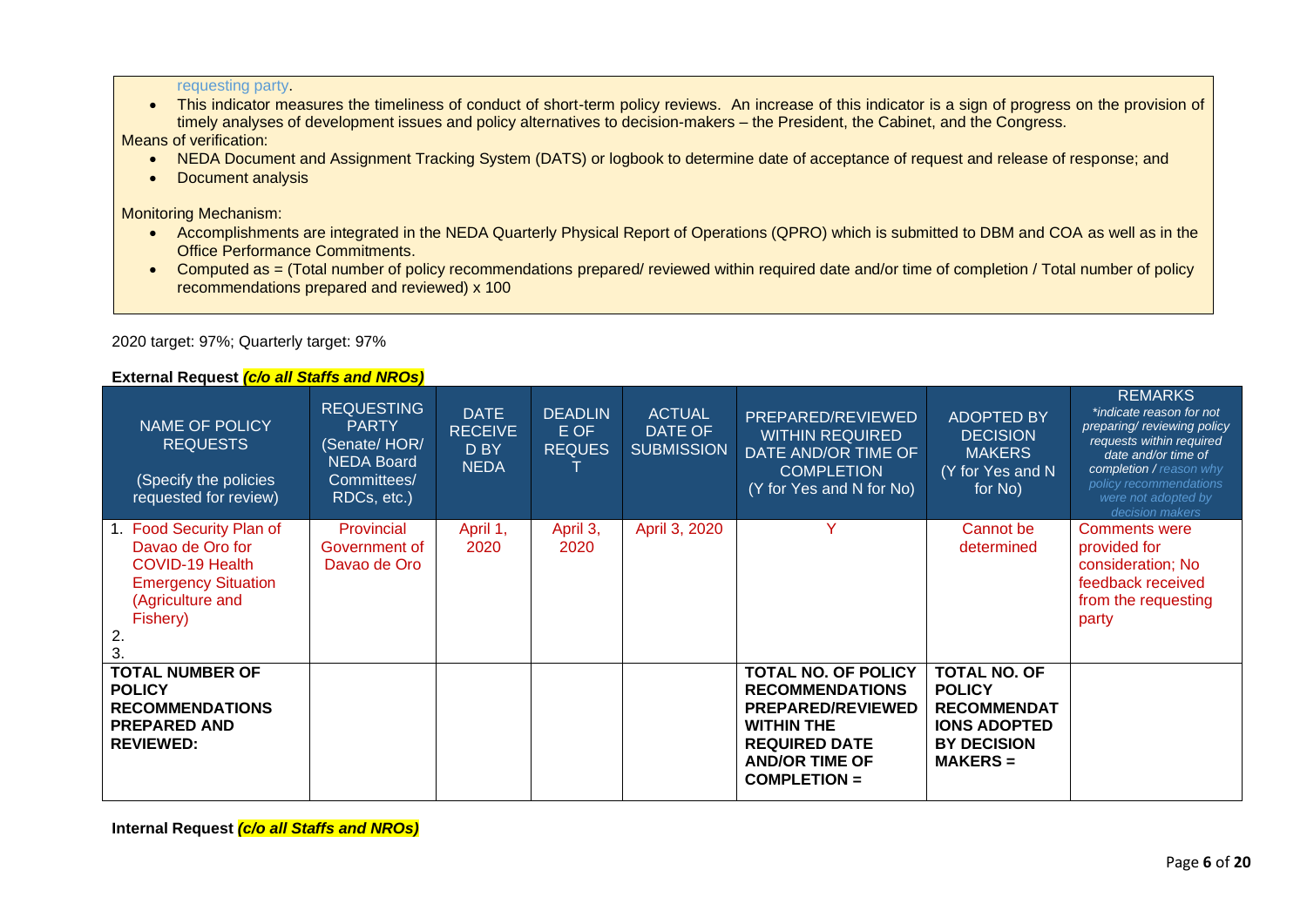| NAME OF POLICY REQUESTS<br>(Specify the policies requested for review) | <b>REQUESTING PARTY</b><br>(Staffs/NROs, e.g. SDS,<br>NRO 3, etc.)                                                               | PREPARED/REVIEWED<br><b>WITHIN REQUIRED DATE</b><br>AND/OR TIME OF<br><b>COMPLETION</b><br>(Y for Yes and N for No) | <b>REMARKS</b><br>*indicate reason for not<br>preparing/reviewing policy<br>requests within required date<br>and/or time of completion |
|------------------------------------------------------------------------|----------------------------------------------------------------------------------------------------------------------------------|---------------------------------------------------------------------------------------------------------------------|----------------------------------------------------------------------------------------------------------------------------------------|
|                                                                        |                                                                                                                                  |                                                                                                                     |                                                                                                                                        |
| TOTAL NUMBER OF POLICY RECOMMENDATIONS PREPARED AND REVIEWED:          | <b>TOTAL NUMBER OF POLICY RECOMMENDATIONS</b><br>PREPARED/REVIEWED WITHIN THE REQUIRED DATE<br><b>AND/OR TIME OF COMPLETION:</b> |                                                                                                                     |                                                                                                                                        |

Number of plans prepared/updated and submitted within schedule to NEDA Board, RDCom, NLUC, RDCs, and/or Secretary of Socioeconomic Planning, respectively, for approval

### Definition:

- This refers to the count of planning documents prepared/ updated, and submitted within schedule to the NEDA Board, Regional Development Committee (RDCom), National Land Use Committee (NLUC), Regional Development Councils (RDCs), and/or the Secretary of Socioeconomic Planning.
- This indicator measures the timeliness of preparation/ updating, and submission of planning documents that serve as guide in the formulation and implementation of policies, programs and projects.
- Plans refer to the following, among others: Philippine Development Plan (PDP), Regional Development Plans (RDP), Area Spatial Development Framework (ASDF) plans, Regional Spatial Development Framework (RDSF) plans, National Physical Framework Plan (NPFP), National Priority Plan (NPP), and other plans that NEDA is tasked to prepare in accordance with pronouncements and priorities of the President, laws, rules and regulations, and executive issuances in the future.

Means of verification:

- Analysis of the following documents:
	- o NEDA Board resolutions
	- o RDC resolutions
	- o Minutes of meetings of NEDA Board and its Committees, and Technical Committee on the NPP, RDCs and its Committees
	- o Planning Guidelines and schedules for the preparation of plans

Monitoring Mechanism:

• Accomplishments are integrated in the NEDA Quarterly Physical Report of Operations (QPRO) which is submitted to DBM and COA as well as in the Office Performance Commitments.

2020 Target: 17 total (1 Results Matrices [RM], 7 RDPs, 2 RSDFs, 6 RPFPs, 1 NPP)

|--|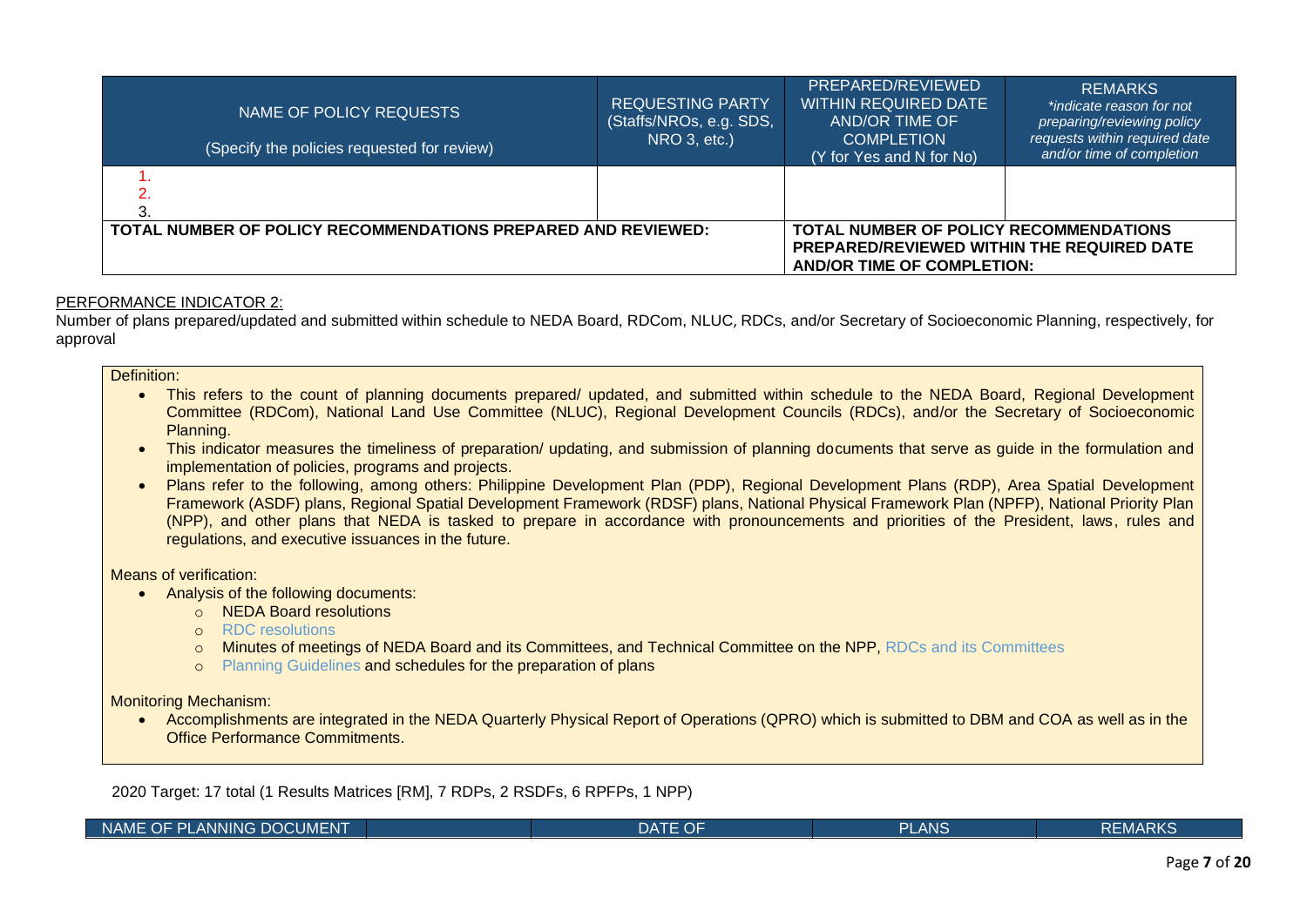|    |                                                                                         | <b>TARGET NUMBER</b><br>OF PLANS<br>PREPARED/<br><b>UPDATED</b> | SUBMISSION/PRESENTATION TO<br>SECRETARY OF SOCIOECONOMIC<br>PLANNING/NEDA BOARD/RDCom/<br><b>NLUC/RDCs</b> | PREPARED/UPDATED AND<br><b>FINALIZED WITHIN</b><br><b>SCHEDULE</b><br>(Y for yes and N for no) | *indicate reason for not<br>submitting/presenting the<br>plans within schedule |
|----|-----------------------------------------------------------------------------------------|-----------------------------------------------------------------|------------------------------------------------------------------------------------------------------------|------------------------------------------------------------------------------------------------|--------------------------------------------------------------------------------|
| 1. | <b>Results Matrices (RM)</b><br>Compendium (c/o MES)                                    | 1 updated RM<br>compendium by 1st<br>Quarter                    |                                                                                                            |                                                                                                | <b>Ongoing printing</b>                                                        |
| 2. | Regional Development Plans<br>(RDPs) (c/o NROs 1, 5, 8, 9, 11,<br>12, CARAGA)           | 7 RDPs by 2 <sup>nd</sup><br>Quarter                            |                                                                                                            | Y                                                                                              | <b>Ongoing printing</b>                                                        |
| 3. | <b>Regional Spatial Development</b><br>Frameworks (RSDFs) (c/o NROs<br>11, 12)          | 2 RSDFs by $4th$<br>Quarter                                     |                                                                                                            |                                                                                                |                                                                                |
| 4. | <b>Regional Physical Framework</b><br>Plan (RPFP) (c/o NROs CAR, 3,<br>5, 7, 8, CARAGA) | 6 RPFPs by 4th<br>Quarter                                       |                                                                                                            |                                                                                                |                                                                                |
| 5. | National Priority Plan (NPP) (c/o<br><b>SDS</b>                                         | 1 NPP by 1 <sup>st</sup> Quarter                                |                                                                                                            |                                                                                                |                                                                                |
|    | <b>TOTAL NUMBER OF PLANS PREPARED: 17</b>                                               |                                                                 | TOTAL NUMBER OF PLANS SUBMITTED/PRESENTED WITHIN<br>$SCHEDULE =$                                           |                                                                                                |                                                                                |

Number of economic reports prepared on or before the release of official statistics for each reference period

## Definition:

- This refers to the count of the following economic reports prepared on or before the release of official statistics for each reference period (i.e., month, quarter, semester, and/or year): (a) monthly report on Trade, (b) monthly report on Consumer Price Index, (c) monthly Integrated Survey of Selected Industries, (e) quarterly report on National Accounts, (f) quarterly report on Labor and Employment, (g) annual report on Poverty Statistics.
- This indicator measures the timeliness dimension of preparation of economic reports. An increase of this indicator is a sign of progress on the provision of timely economic information.

Means of verification:

- NEDA Document and Assignment Tracking System (DATS) or logbook to determine date of acceptance of request and release of response; and
- Document analysis

Monitoring Mechanism:

• Accomplishments are integrated in the NEDA Quarterly Physical Report of Operations (QPRO) which is submitted to DBM and COA as well as in the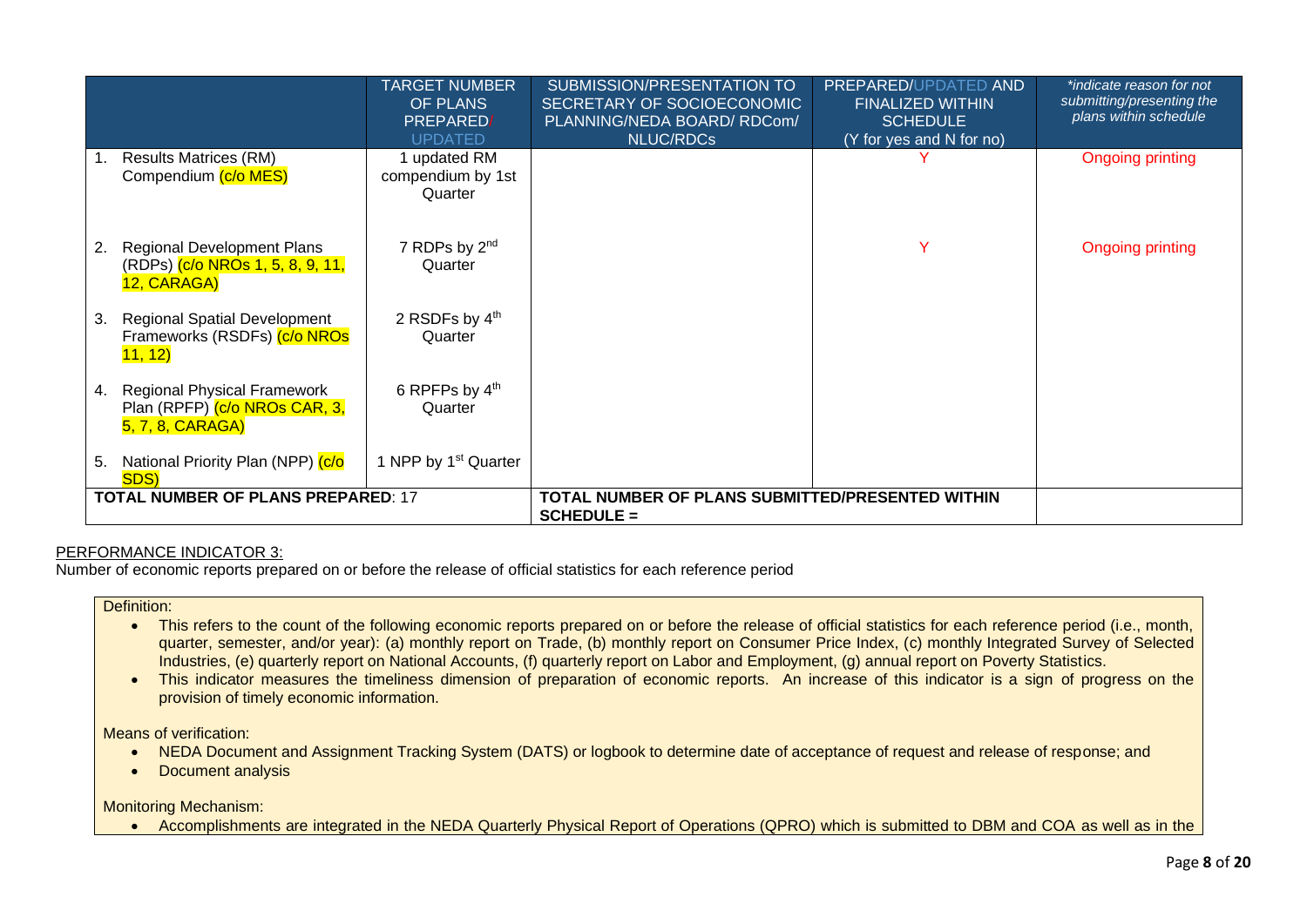# 2020 Target: 44

|                                                                                |                |                | <b>TARGET</b>  |    |                |              | <b>ACCOMPLISHMENT</b> |    |    |                | <b>PREPARED AND</b><br><b>SUBMITTED ON OR</b>                                                 | <b>REMARKS</b>                                                                    |
|--------------------------------------------------------------------------------|----------------|----------------|----------------|----|----------------|--------------|-----------------------|----|----|----------------|-----------------------------------------------------------------------------------------------|-----------------------------------------------------------------------------------|
| NAME OF ECONOMIC<br><b>REPORT:</b>                                             | <b>TOTAL</b>   | Q <sub>1</sub> | Q <sub>2</sub> | Q3 | Q <sub>4</sub> | <b>TOTAL</b> | Q <sub>1</sub>        | Q2 | Q3 | Q <sub>4</sub> | <b>BEFORE RELEASE OF</b><br><b>OFFICIAL STATISTICS</b><br>(Y for Yes and N for No)            | *indicate reason for not<br>preparing the reports within<br>the prescribed period |
| National Accounts<br>a.<br>(c/o NPPS)                                          | 4              |                |                |    |                |              |                       |    |    |                |                                                                                               |                                                                                   |
| Trade (c/o NPPS)<br>b.                                                         | 12             | 3              | 3              | 3  | 3              |              |                       |    |    |                |                                                                                               |                                                                                   |
| <b>Consumer Price</b><br>c.<br>Index (c/o NPPS)                                | 12             | 3              | 3              | 3  | 3              |              |                       |    |    |                |                                                                                               |                                                                                   |
| Labor and<br>d.<br>Employment (c/o<br>NPPS)                                    | $\overline{4}$ |                |                |    | 1              |              |                       |    |    |                |                                                                                               |                                                                                   |
| <b>Monthly Integrated</b><br>е.<br>Survey of Selected<br>Industries (c/o TSIS) | 12             | 3              | 3              | 3  | 3              |              |                       |    |    |                |                                                                                               |                                                                                   |
| <b>TOTAL NUMBER OF</b><br><b>ECONOMIC REPORTS</b>                              | 44             | <u>11</u>      | <u> 11</u>     | 11 | <u>11</u>      |              |                       |    |    |                | <b>NUMBER OF ECONOMIC REPORTS PREPARED</b><br>ON OR BEFORE RELEASE OF OFFICIAL<br>STATISTICS= |                                                                                   |

| NAME OF REPORT | <b>PERIOD COVERED</b> | DATE OF PREPARATION | DATE OF RELEASE OF OFFICIAL<br><b>STATISTICS</b> |
|----------------|-----------------------|---------------------|--------------------------------------------------|
|                |                       |                     |                                                  |
|                |                       |                     |                                                  |
|                |                       |                     |                                                  |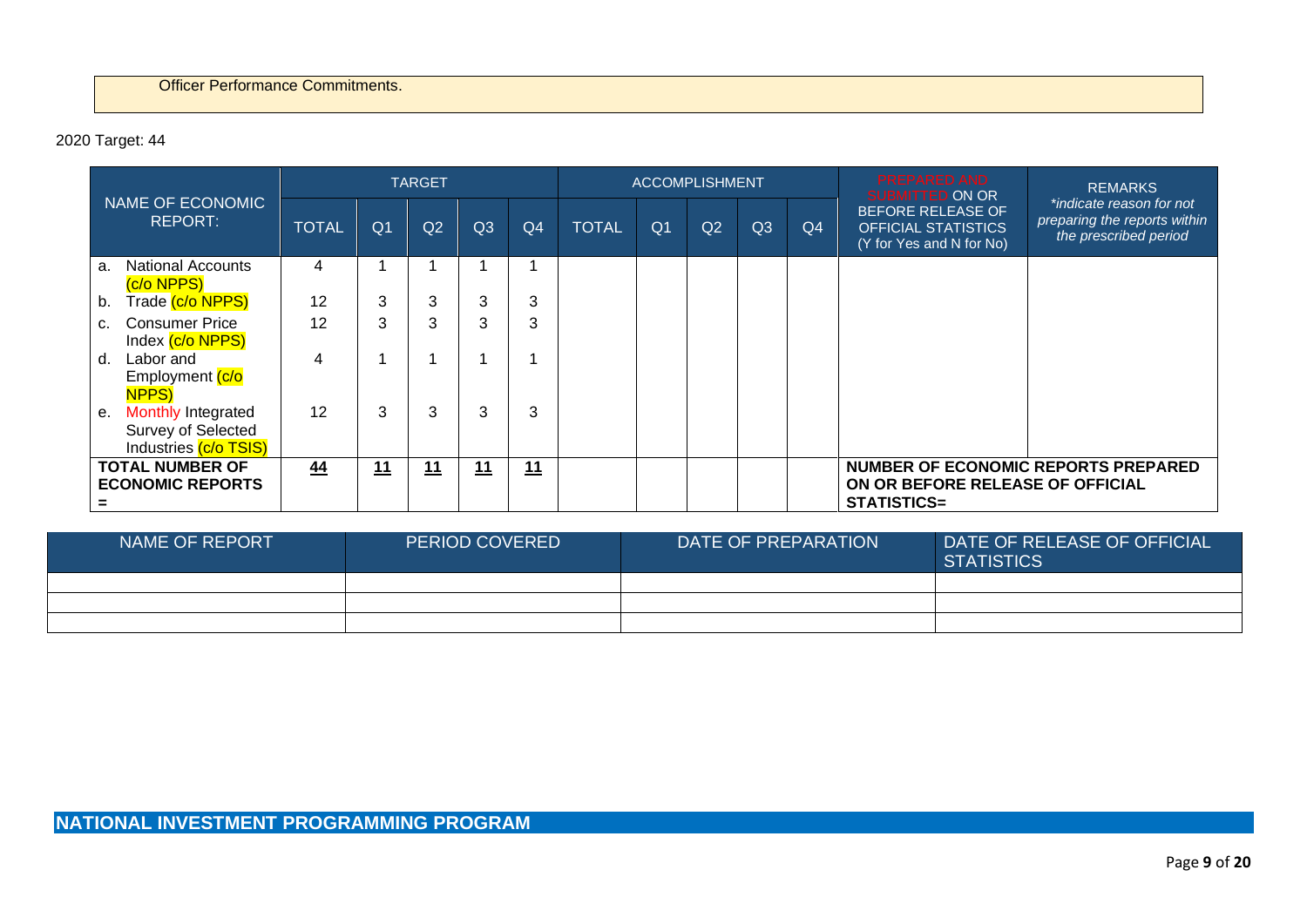# *Outcome Indicators*

### PERFORMANCE INDICATOR 1:

Average client satisfaction rating of members of the following with the secretariat services provided

- a. Investment Coordination Committee
- b. Infrastructure Committee
- c. Other Inter-Agency Committees

### Definition:

- This refers to the average satisfaction rating of members of Investment Coordination Committee (ICC) and Infrastructure Committee (INFRACOM) with the completeness and accuracy of meeting documents prepared by NEDA Secretariat.
- This indicator measures quality of NEDA's technical secretariat services provided, specifically the preparation of meeting documents (memorandum, evaluation report, presentation materials, letters, minutes, among others).

Means of verification:

• Accomplished surveys/questionnaires/ evaluation sheets

Monitoring mechanism:

• Reporting during ICC and INFRACOM meetings

| NAME OF COMMITTEE                                                                                         | <b>TARGET</b>                                          | <b>AVERAGE CLIENT</b><br>SATISFACTION RATING OF<br><b>MEMBERS</b> | <b>REMARKS</b> |
|-----------------------------------------------------------------------------------------------------------|--------------------------------------------------------|-------------------------------------------------------------------|----------------|
| Investment Coordination Committee (c/o PIS)                                                               | At least a 3/5 or 60% (Satisfactory) average<br>rating |                                                                   |                |
| Infrastructure Committee (c/o IS)                                                                         | At least a 5/5 or 100% (Outstanding) average<br>rating |                                                                   |                |
| <b>Other Inter-Agency Committees</b>                                                                      | At least a 4/5 or 80% (Outstanding)<br>average rating  |                                                                   |                |
| NPMC (c/o MES)                                                                                            | At least a 4/5 or 80% (Outstanding) average<br>rating  |                                                                   |                |
| Inter-agency Committee on<br>2.<br>Project Management and<br>Monitoring (IACPMM)/ PIO<br>System (c/o MES) | At least a 4/5 or 80% (Outstanding) average<br>rating  |                                                                   |                |
| IATCP <mark>(c/o IS)</mark><br>3.                                                                         | At least a 4/5 or 80% (Outstanding) average<br>rating  |                                                                   |                |
| INFRACOM-SCWR (c/o IS)<br>4.                                                                              | At least a 4/5 or 80% (Outstanding) average<br>rating  |                                                                   |                |

NAME OF COMMITTEE: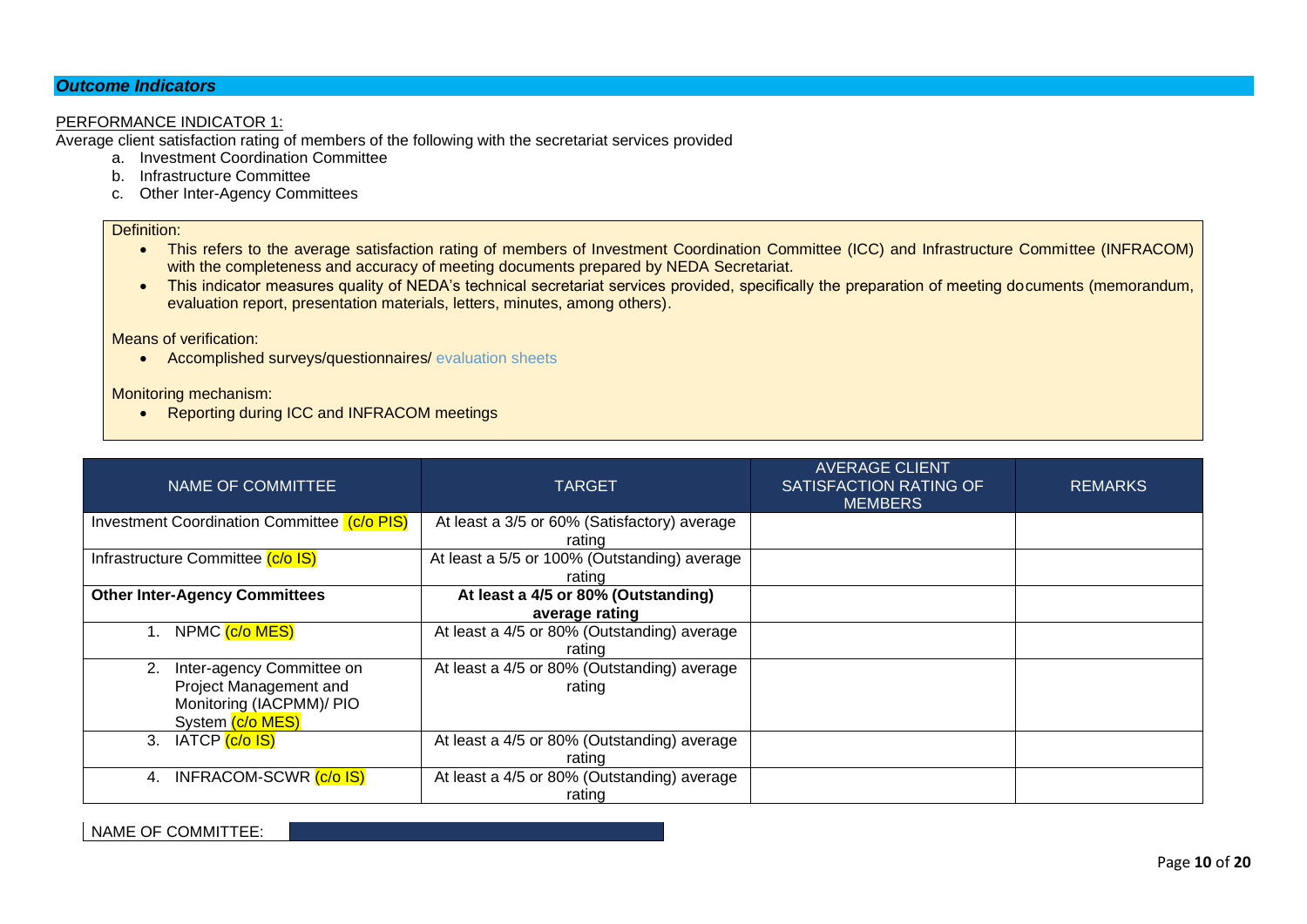| DATE OF MEETING | NAME OF COMMITTEE/ COUNCIL<br><b>MEMBER</b> | RATING GIVEN BY MEMBER              | <b>Remarks</b> |
|-----------------|---------------------------------------------|-------------------------------------|----------------|
|                 |                                             |                                     |                |
|                 |                                             |                                     |                |
|                 |                                             |                                     |                |
|                 |                                             |                                     |                |
|                 |                                             |                                     |                |
|                 |                                             |                                     |                |
|                 | <b>Count of Members:</b>                    | Sum of Satisfaction Ratings:        |                |
|                 |                                             | <b>Average Satisfaction Rating:</b> |                |

Percentage of programs and projects approved by the ICC included in the PIP

Definition:

- This pertains to the proportion of programs and projects approved by the ICC which are included in the Public Investment Program (document).
- This indicator measures the responsiveness of programs and projects to the priorities of Government. An increase of this indicator is a sign that programs and projects approved by the ICC are aligned with the priorities of the PDP/RM.
- Computed as = (Total number of programs and projects included in the PIP / Total number of programs and projects approved by the ICC) x 100

Means of verification:

- Analysis of the following documents:
- PIP document
- List of ICC-approved programs and projects

Monitoring mechanism:

- Reports during NEDA Board and ICC meetings
- Accomplishments integrated in the Office Performance Commitments

•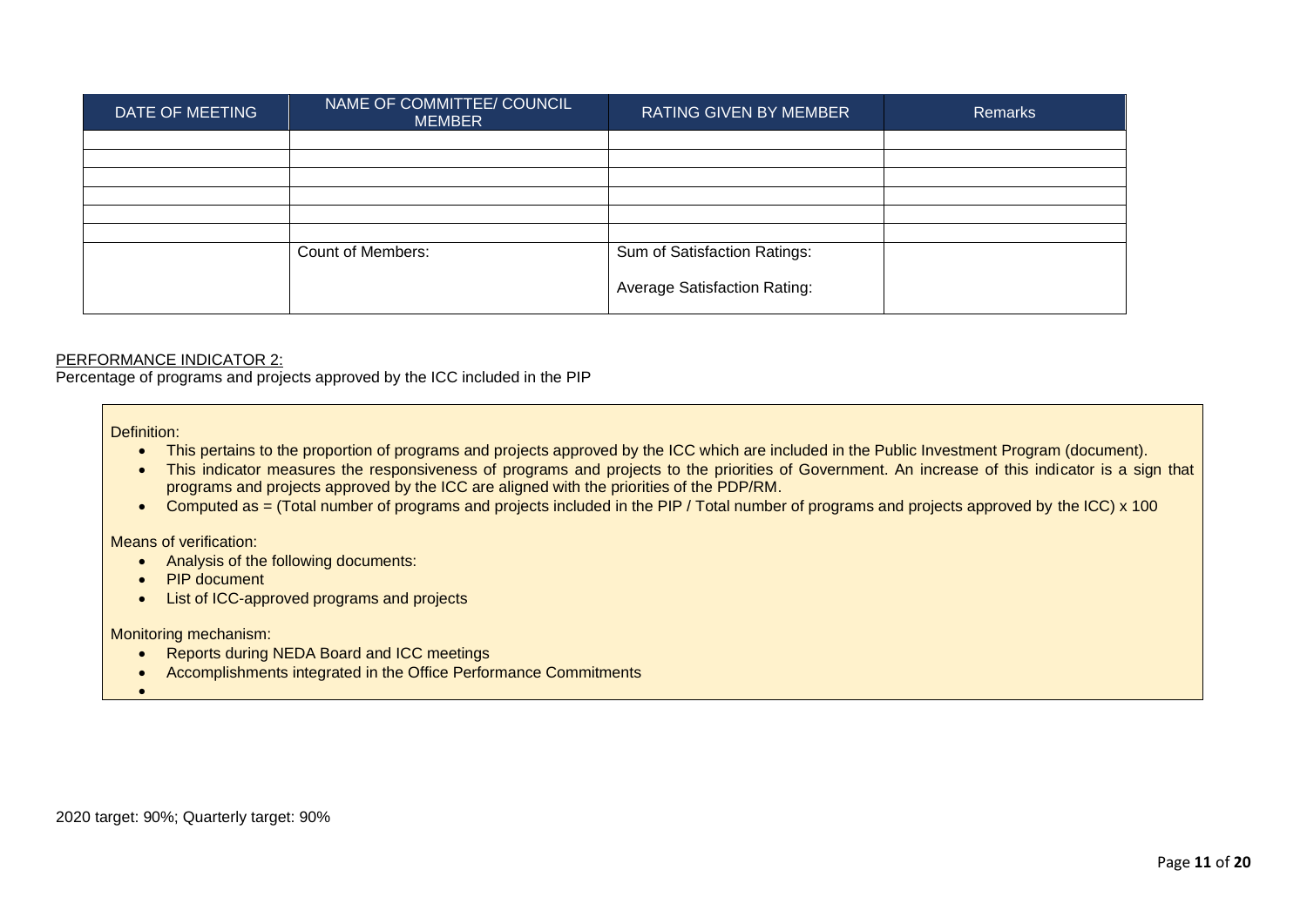### (c/o PIS)

| <b>PROGRAM PROJECT APPROVED BY THE ICC</b> | DATE OF APPROVAL BY<br>THE ICC | INCLUDED IN THE PIP<br>(Y for yes and N for no) | <b>REMARKS</b><br>*indicate reason for not evaluating projects<br>within target deadline |  |
|--------------------------------------------|--------------------------------|-------------------------------------------------|------------------------------------------------------------------------------------------|--|
|                                            |                                |                                                 |                                                                                          |  |
|                                            |                                |                                                 |                                                                                          |  |
|                                            |                                |                                                 |                                                                                          |  |
| TOTAL NUMBER OF PROGRAMS AND PROJECTS      |                                |                                                 | TOTAL NUMBER OF PROGRAMS AND PROJECTS APPROVED BY ICC                                    |  |
| APPROVED BY THE ICC                        |                                | THAT ARE INCLUDED IN THE PIP:                   |                                                                                          |  |

# *Output Indicators*

### PERFORMANCE INDICATOR 1:

Number of annual/medium-term public investment program documents prepared/updated and submitted every end of the year to the concerned inter-agency bodies for appropriate action

- a. PIP
- b. TRIP
- c. RDIP
- d. AIP

# Definition:

- This pertains to the number of PIP documents prepared/updated every end of the year.
- This indicator measures the timeliness of formulation/ updating of PIP documents that serve as guide for efficient resource allocation toward priority public investments.

#### Means of Verification:

- Published PIP, CIIP, TRIP (i.e., printing and/or publication in the NEDA website)
- Posting of RDIP and AIP in the NRO website
- Analysis of the resolutions/ minutes of meetings of the following: NEDA Board, INFRACOM, and RDCs

Monitoring Mechanism:

• Accomplishments are integrated in the NEDA Quarterly Physical Report of Operations (QPRO) which is submitted to DBM and COA as well as in the Office Performance Commitments.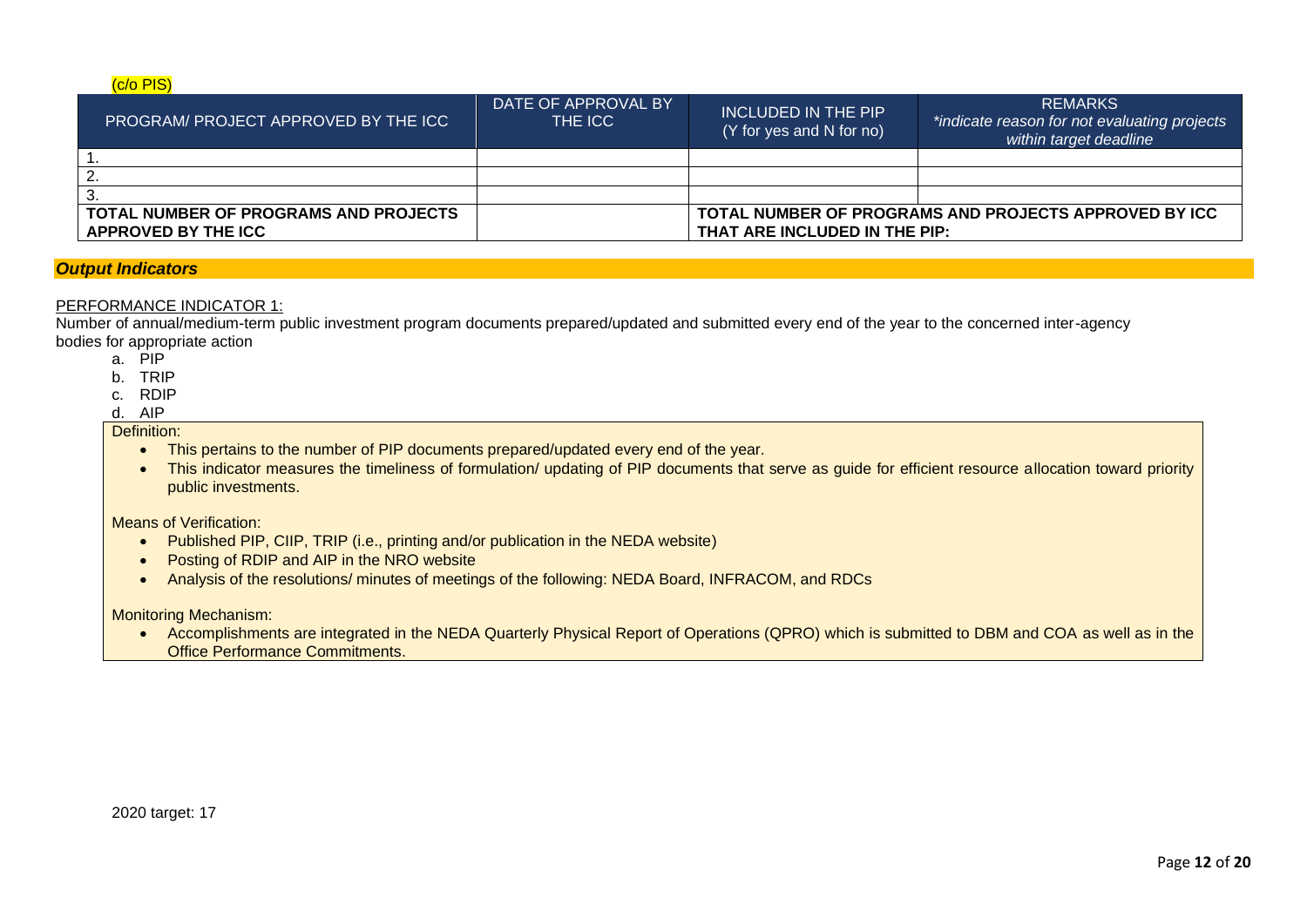|    | NAME OF PUBLIC INVESTMENT<br><b>PROGRAM DOCUMENT</b>                            | TARGET NUMBER<br>OF PIP<br><b>DOCUMENTS</b><br><b>PREPARED</b> | DATE OF SUBMISSION TO<br><b>CONCERNED INTER-AGENCY</b><br><b>BODIES</b> | DOCUMENTS<br>PREPARED/UPDATED AND<br><b>SUBMITTED WITHIN THE</b><br><b>YEAR</b><br>(Y for yes and N for no) | <b>REMARKS</b><br>*indicate reason for not<br>preparing/updating and<br>submitting PIP documents<br>within schedule |
|----|---------------------------------------------------------------------------------|----------------------------------------------------------------|-------------------------------------------------------------------------|-------------------------------------------------------------------------------------------------------------|---------------------------------------------------------------------------------------------------------------------|
|    | Public Investment Program (PIP)<br>$(c/o$ PIS $)$                               | PIP by 1 <sup>st</sup> Quarter                                 |                                                                         |                                                                                                             |                                                                                                                     |
| 2. | Three-Year Rolling Infrastructure<br>Program (c/o IS)                           | I TRIP by 1 <sup>st</sup> Quarter                              |                                                                         |                                                                                                             |                                                                                                                     |
| 3. | <b>Regional Development</b><br><b>Investment Programs (RDIPs)</b><br>(c/o NROs) | 15 draft updated<br>RDIPs by 2 <sup>nd</sup> Quarter           |                                                                         | ∨                                                                                                           | <b>Ongoing printing</b>                                                                                             |
|    | <b>TOTAL NUMBER OF PIP DOCUMENTS PREPARED: 17</b>                               |                                                                | TOTAL NUMBER OF PLANS SUBMITTED/PRESENTED WITHIN<br>THE YEAR $=$        |                                                                                                             |                                                                                                                     |

Percentage of projects appraised within target deadline

Definition:

• This pertains to the proportion of projects appraised within target deadline (e.g. projects costing Php 2.5 billion and above and with complete requirements appraised within 6 weeks and presented to the ICC-TB for deliberation).

Means of verification:

- Analysis of the minutes of the meetings
- NEDA Document and Assignment Tracking System (DATS) or logbook to determine dates of receipt of project proposal and release of project evaluation reports.

Monitoring Mechanism:

• Accomplishments are integrated in the NEDA Quarterly Physical Report of Operations (QPRO) which is submitted to DBM and COA as well as in the Office Performance Commitments.

2020 target: 90%; Quarterly target: 90%

| (c/o All Staffs and NROs) |           |                 |         |                         |                |
|---------------------------|-----------|-----------------|---------|-------------------------|----------------|
| NAME OF PROJECT           | PROPONENT | DATE OF RECEIPT | DATE OF | <b>APPRAISED WITHIN</b> | <b>REMARKS</b> |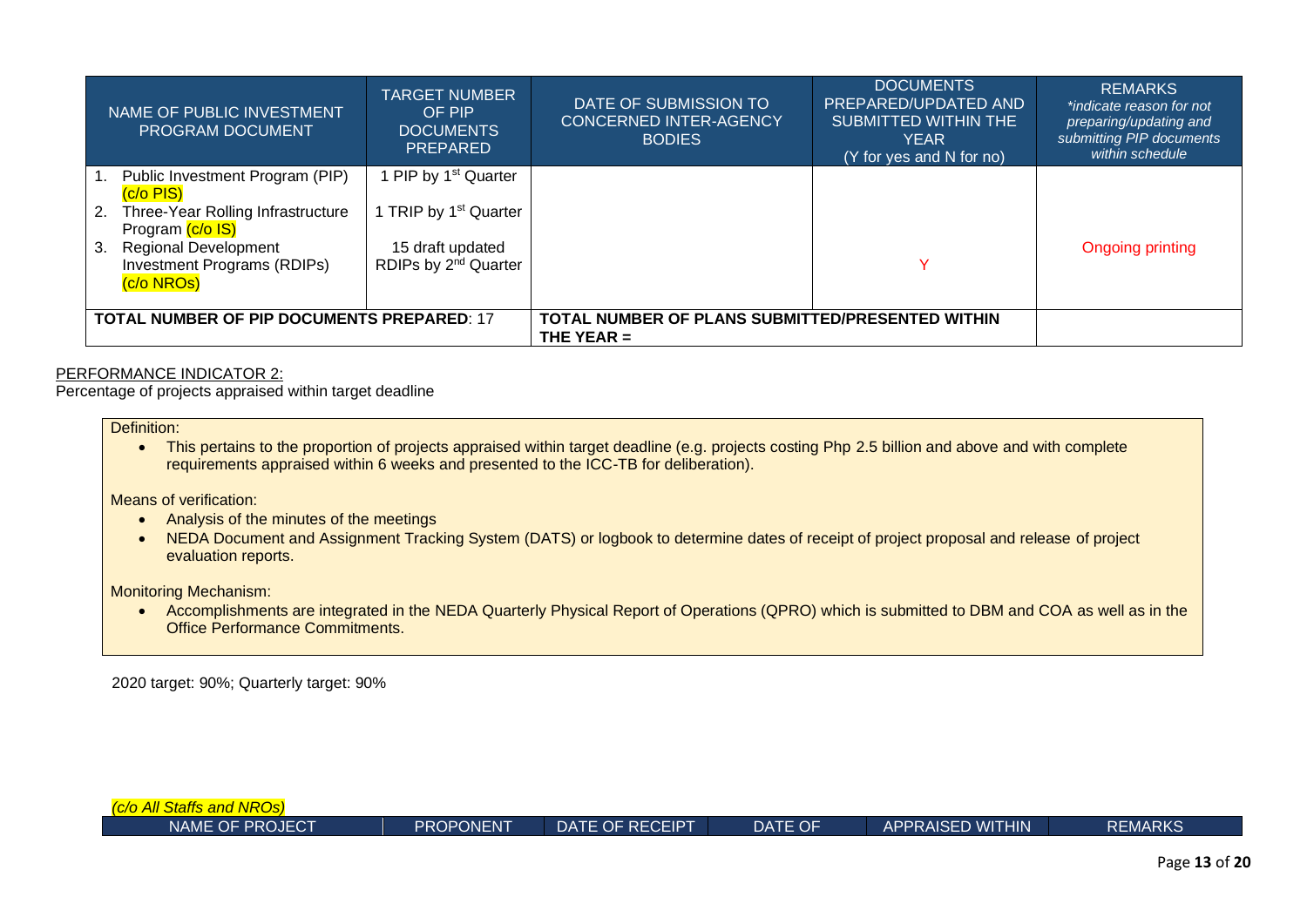|                                                                                                                      | <b>AGENCY</b>                      | OF PROJECT<br><b>PROPOSAL</b> | <b>COMPLETION OF</b><br><b>APPRAISAL</b> | <b>TARGET DEADLINE</b><br>(Y for yes and N for no)                                              | *indicate reason for not<br>evaluating projects within<br>target deadline                             |
|----------------------------------------------------------------------------------------------------------------------|------------------------------------|-------------------------------|------------------------------------------|-------------------------------------------------------------------------------------------------|-------------------------------------------------------------------------------------------------------|
| <b>Capability Building on Efficient</b><br>Approach for Insect Pest Identification<br>using Remote Microscopy System | Department of<br>Agriculture (DA)  | April 8, 2020                 | April 21, 2020                           | v                                                                                               | <b>Comments were</b><br>requested by NEDA-PIS<br>and provided to NEDA-<br><b>PIS &amp; NEDA-ANRES</b> |
| Development of the Tagumpay Park                                                                                     | <b>City Government of</b><br>Tagum | March 27, 2020                | April 7, 2020                            |                                                                                                 | <b>Comments were</b><br>requested by NEDA-PIS<br>and provided to NEDA-<br><b>PIS &amp; NEDA-GS</b>    |
|                                                                                                                      |                                    |                               |                                          |                                                                                                 |                                                                                                       |
|                                                                                                                      |                                    |                               |                                          |                                                                                                 |                                                                                                       |
| TOTAL NUMBER OF PROJECTS APPRAISED:                                                                                  | .                                  |                               |                                          | <b>TOTAL NUMBER OF</b><br><b>PROJECTS</b><br><b>APPRAISED WITHIN</b><br><b>TARGET DEADLINE:</b> | 2<br>.                                                                                                |

\* Refers to projects with complete submission of documents/information from proponent agencies. Only report projects that completed the appraisal during the period.

# **NATIONAL DEVELOPMENT MONITORING AND EVALUATION PROGRAM**

# *Outcome Indicators*

### PERFORMANCE INDICATOR 1:

Adoption of Socio-Economic Report (SER) as basis for Budget Priorities Framework

Definition:

- This refers to the adoption of SER for the preparation of the Budget Priorities Framework.
- This indicator measures the improvement of formulating budget priorities based on lessons learned from implementation of the Philippine Development plan.

Means of verification:

• Analysis of SER and Budget Priorities Framework

Monitoring Mechanism:

• Analysis of SER and Budget Priorities Framework

| <b>NAME OF DOCUMENT</b> | TARGET | ADOPTED AS BASIS FOR     | <b>REMARKS</b> |
|-------------------------|--------|--------------------------|----------------|
|                         |        | <b>BUDGET PRIORITIES</b> |                |
|                         |        | <b>FRAMEWORK</b>         |                |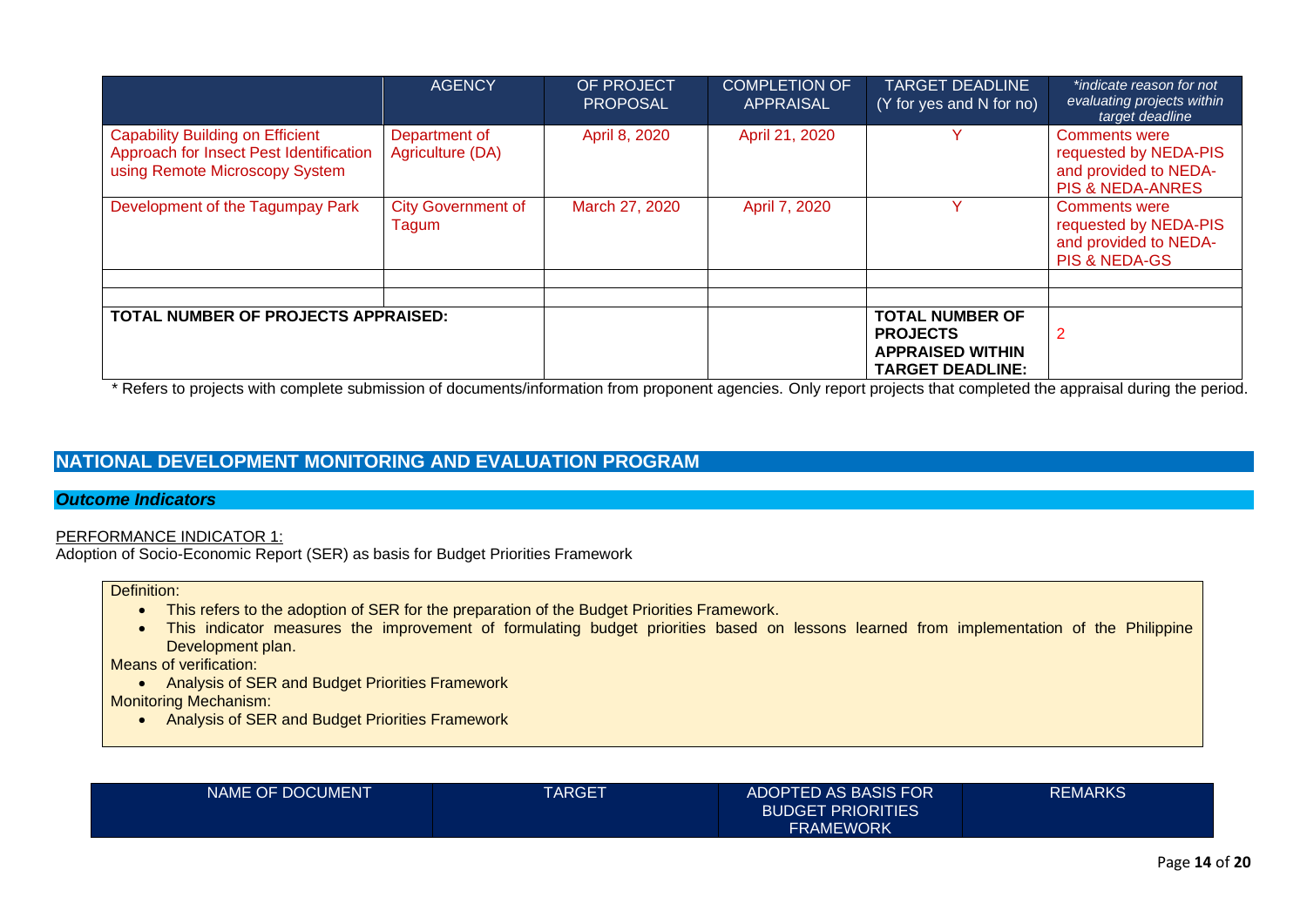|                                        |                                                   | (Y for yes and N for no) |  |
|----------------------------------------|---------------------------------------------------|--------------------------|--|
| Socio-Economic Report (SER) (c/o NPPS) | The PDP Midterm Update will be<br>adopted for BPF |                          |  |

Percentage of requests for monitoring and evaluation (M&E) information for policy and decision-making made readily available to policy-makers and various stakeholders within prescribed period

### Definition:

- This indicator measures the quality of NEDA's M&E services, specifically the preparation of documents/ communications providing M&E information to policy makers and various stakeholders (e.g. OP, PSA, DOF, COA, Congress, researchers, academe, government implementing agencies, providers of development cooperation, etc.)
- Computed as = (Total number of M&E Information made readily available to policy makers and various stakeholders within prescribed time / Total number of M&E requests) x 100

### Means of verification:

• Document tracking system to determine date of receipt of request and release of response.

Monitoring Mechanism:

• Accomplishments are integrated in the SPMS forms

2020 target: 100%; Quarterly target: 100%

### (c/o MES and NROs)

| NAME OF REQUEST FOR M&E<br><b>INFORMATION</b> | <b>REQUESTING</b><br><b>PARTY</b><br>(EXTERNAL) | DATE OF<br><b>RECEIPT OF</b><br><b>REQUEST</b> | DATE OF<br><b>RELEASE</b> | MADE READILY AVAILABLE<br>WITHIN PRESCRIBED TIME<br>(Y for yes and N for no)                                                                                                         | <b>REMARKS</b> |
|-----------------------------------------------|-------------------------------------------------|------------------------------------------------|---------------------------|--------------------------------------------------------------------------------------------------------------------------------------------------------------------------------------|----------------|
|                                               |                                                 |                                                |                           |                                                                                                                                                                                      |                |
|                                               |                                                 |                                                |                           |                                                                                                                                                                                      |                |
| З.                                            |                                                 |                                                |                           |                                                                                                                                                                                      |                |
| TOTAL NUMBER OF M&E REQUESTS RECEIVED         |                                                 |                                                |                           | <b>TOTAL NUMBER M&amp;E</b><br><b>INFORMATION MADE READILY</b><br><b>AVAILABLE TO POLICY-</b><br><b>MAKERS AND VARIOUS</b><br><b>STAKEHOLDERS WITHIN</b><br><b>PRESCRIBED TIME =</b> |                |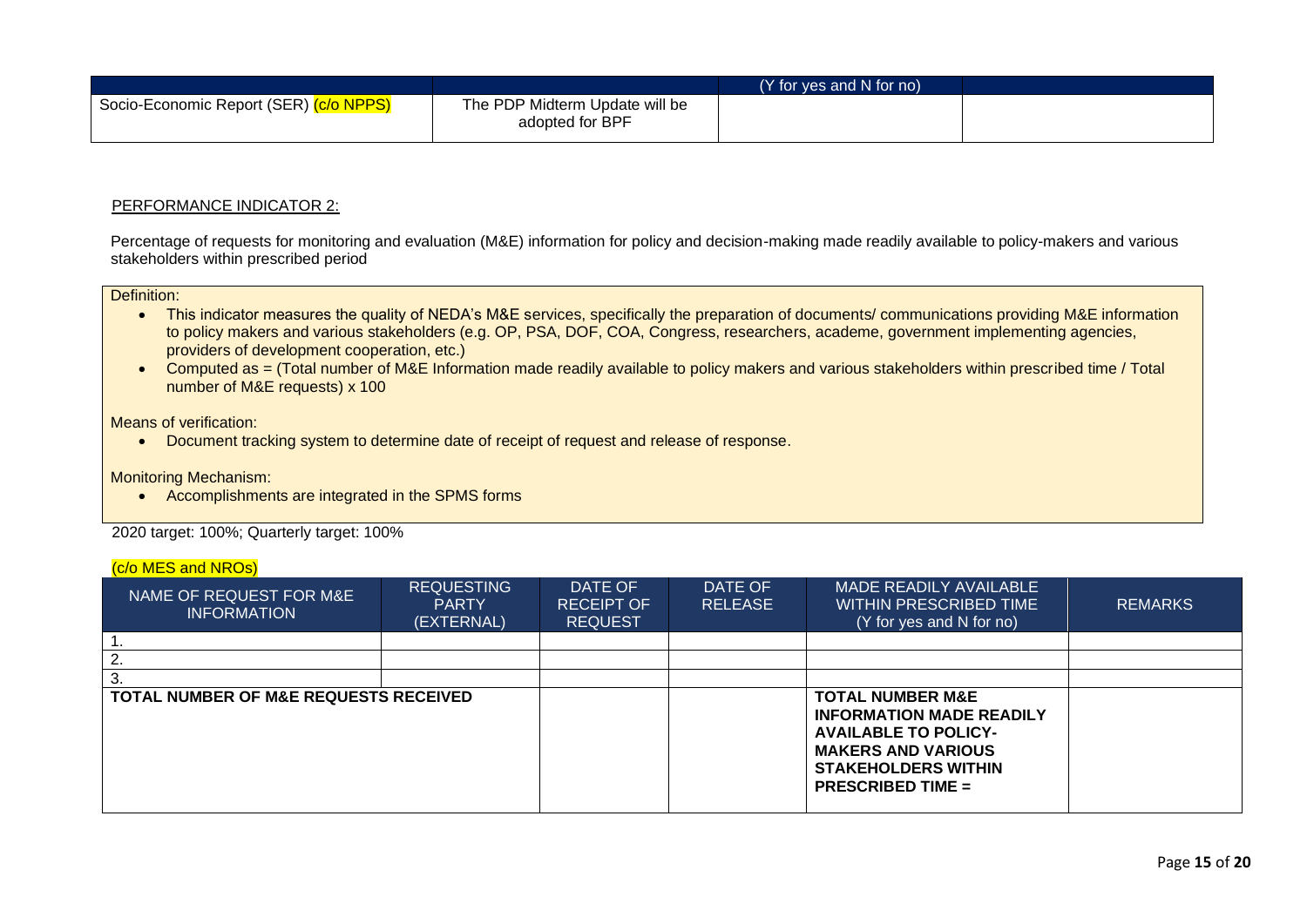Percentage of agencies with problematic projects alerted/assisted to hasten or put project implementation back on track and/or to address implementation issues

Definition:

- This indicator measures the assistance provided by NEDA to facilitate project implementation through the conduct of problem-solving sessions, oneon-one agency consultations, field validation visits, project steering committee meetings, project implementation reviews with development providers, and major fora such as regular PIO meetings, NPMC meetings, and RPMES fora.
- Computed as = (Total number of agencies alerted/assisted to hasten or put project implementation back on track and/or to address implementation issues / Total number of agencies with problematic projects) x 100

Means of verification:

• Communications, follow-ups, field validation reports, Problem-Solving Sessions (PSS), and minutes of meetings with agencies

Monitoring Mechanism:

- Accomplishments are integrated in the SPMS forms.
- Accomplishments are integrated in the NEDA Quarterly Physical Report of Operations (QPRO) which is submitted to DBM and COA.

2020 Target: 100% of agencies with problematic projects per quarter

## $(c/\rho$  MES and NROs)

| <u>, .,</u>                                 |                                                        |                                                                                                                                                                              |                                                                                                   |                |
|---------------------------------------------|--------------------------------------------------------|------------------------------------------------------------------------------------------------------------------------------------------------------------------------------|---------------------------------------------------------------------------------------------------|----------------|
| NAME OF AGENCY WITH<br>PROBLEMATIC PROJECTS | NAME OF PROGRAM/PROJECT<br><b>WITH PROBLEMS/ISSUES</b> | ALERTED/ASSISTED TO<br><b>HASTEN OR PUT PROJECT</b><br><b>IMPLEMENTATION BACK ON</b><br><b>TRACK AND/OR TO ADDRESS!</b><br><b>IMPLEMENTATION</b><br>(Y for yes and N for no) | NAME AND DATE OF<br>MEETING/FORA/<br><b>CONSULTATIONS/ VISIT</b><br><b>CONDUCTED</b><br>(Specify) | <b>REMARKS</b> |
|                                             |                                                        |                                                                                                                                                                              |                                                                                                   |                |
|                                             |                                                        |                                                                                                                                                                              |                                                                                                   |                |
|                                             |                                                        |                                                                                                                                                                              |                                                                                                   |                |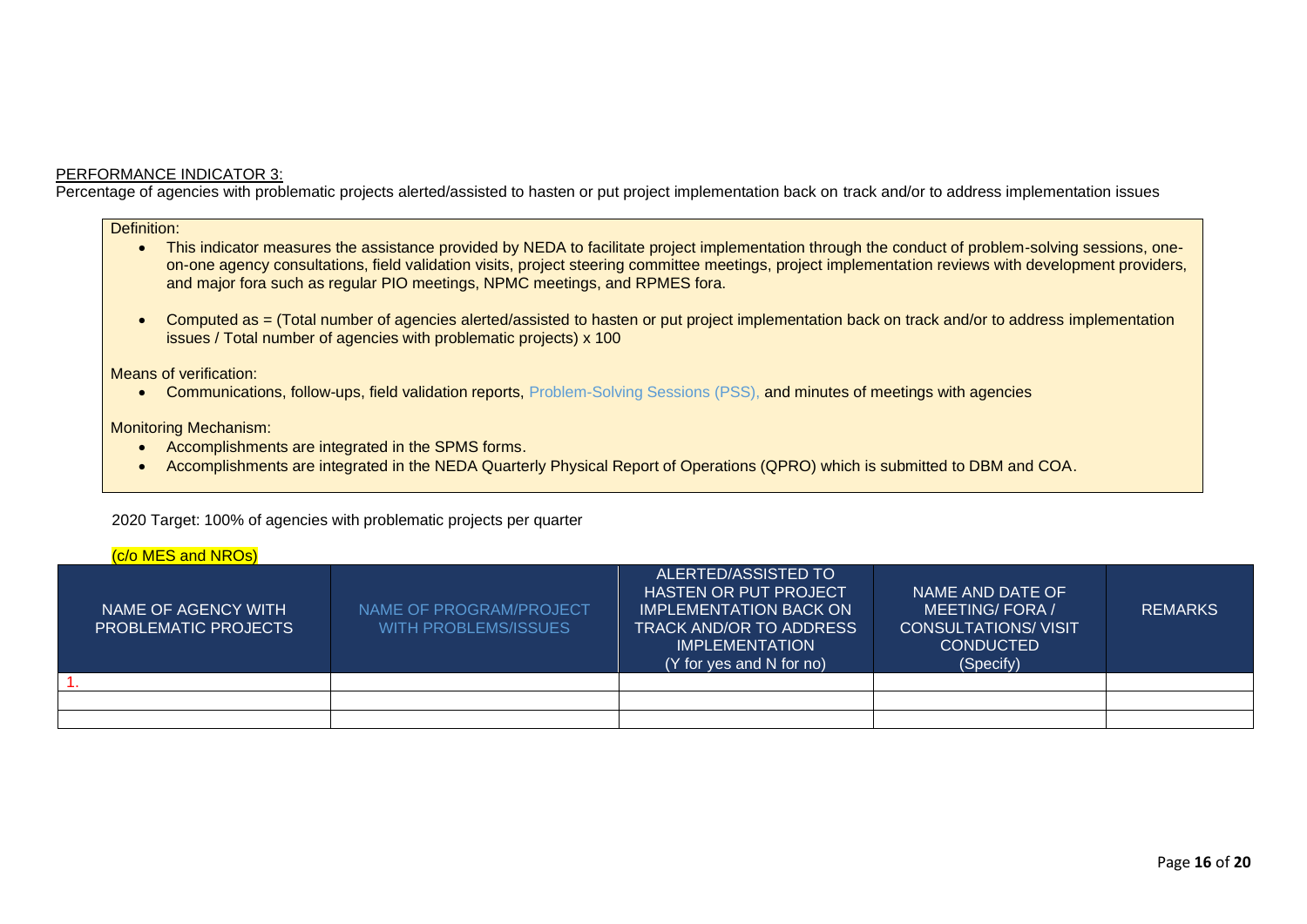| <b>TOTAL NUMBER OF AGENCIES</b> | TOTAL NUMBER OF AGENCIES ALERTED/ASSISTED TO HASTEN OR PUT    |  |  |  |
|---------------------------------|---------------------------------------------------------------|--|--|--|
| WITH PROBLEMATIC PROJECTS:      | <b>PROJECT IMPLEMENTATION BACK ON TRACK AND/OR TO ADDRESS</b> |  |  |  |
|                                 | <b>IMPLEMENTATION ISSUES =</b>                                |  |  |  |

# *Output Indicators*

### PERFORMANCE INDICATOR 1:

Number of socioeconomic assessment reports (SER and RDRs) prepared and released within schedule

- a. Socio-Economic Report (SER)
- b. Regional Development Report (RDR)

### Definition:

- This refers to the number of socioeconomic assessment reports prepared and released within schedule.
- The annual SER serves as a tool in monitoring the achievement of the PDP targets. The RDR serves as a tool in monitoring the achievement of RDP objectives and targets.

Means of Verification:

- Published SER and guidelines
- Published RDRs

Monitoring Mechanism:

• Accomplishments are integrated in the NEDA Quarterly Physical Report of Operations (QPRO) which is submitted to DBM and COA as well as in the Officer Performance Commitments.

2020 target: 16

| NAME OF DOCUMENT                                                            | <b>TARGET</b>                                                        | ACTUAL DATE OF RELEASE OF<br><b>REPORT</b> | <b>REMARKS</b>         |
|-----------------------------------------------------------------------------|----------------------------------------------------------------------|--------------------------------------------|------------------------|
| a. 2019 Annual Regional Development Report<br>(RDR) <mark>(c/o NROs)</mark> | 15 RDRs for 2019 prepared and<br>released by 3 <sup>rd</sup> Quarter |                                            | Data gathering ongoing |
| b. 2020 Socioeconomic Report (SER) (c/o                                     | I draft 2020 SER prepared by $4^{\text{th}}$                         |                                            |                        |
| <b>NPPS)</b>                                                                | Quarter; 2019 assessment included                                    |                                            |                        |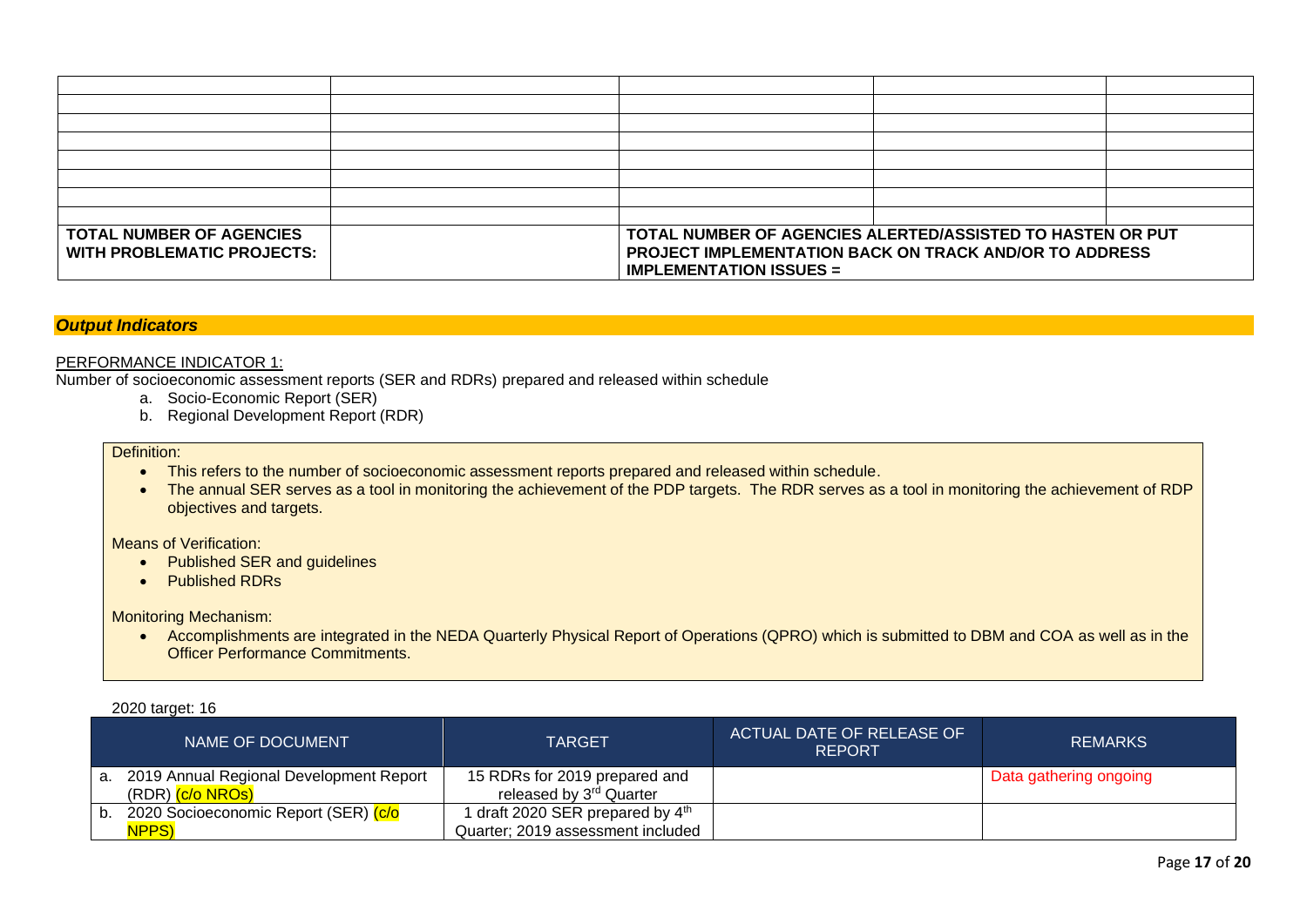|                                  | in the PDP Midterm Update                       |  |
|----------------------------------|-------------------------------------------------|--|
| <b>TOTAL NUMBER OF DOCUMENTS</b> | TOTAL NUMBER OF DOCUMENTS PREPARED AND RELEASED |  |
| $PREPARENED = 16$                | <b>WITHIN SCHEDULE=</b>                         |  |

One (1) annual report on the performance of Official Development Assistance (ODA) portfolio prepared and submitted to Congress on or before June 30 annually

Definition:

- This refers to the timely submission to Congress of the outcome of the review of status of all projects financed by Official Development Assistance (ODA) as required by RA No. 8182.
- The following are the salient contents of the report: financial and physical performance of projects; project implementation issues; results (outputs and outcomes) derived from implementing programs and projects; status of recommendations made in previous reviews.

Means of Verification:

• Published ODA Portfolio Review Report

Monitoring Mechanism:

• Accomplishments are integrated in the NEDA Quarterly Physical Report of Operations (QPRO) which is submitted to DBM and COA as well as in the Office Performance Commitments.

| NAME OF DOCUMENT                         | <b>TARGET</b>                                                             | ACTUAL DATE OF SUBMISSION | <b>REMARKS</b> |
|------------------------------------------|---------------------------------------------------------------------------|---------------------------|----------------|
| a. ODA Portfolio Review Report (c/o MES) | Prepared and submitted on or<br>before June 30, 2020                      |                           |                |
| $TOTAL = 1$                              | TOTAL NUMBER OF REPORT PREPARED AND SUBMITTED ON OR<br>BEFORE JUNE $30 =$ |                           |                |

## PERFORMANCE INDICATOR 3

Percentage of programs/projects (i.e. ICC-approved programs/projects with complete requirements) re-evaluated within target deadline

Definition:

- This pertains to the re-evaluation of projects within target deadline.
- This indicator measures the timeliness of project re-evaluations carried out by the NEDA evaluating units.

Means of verification:

- Minutes of ICC meetings
- Document tracking system to determine the dates of receipt of agency requests for project restructuring (e.g. extension, change in scope, etc.) and release of project evaluation reports

Monitoring Mechanism: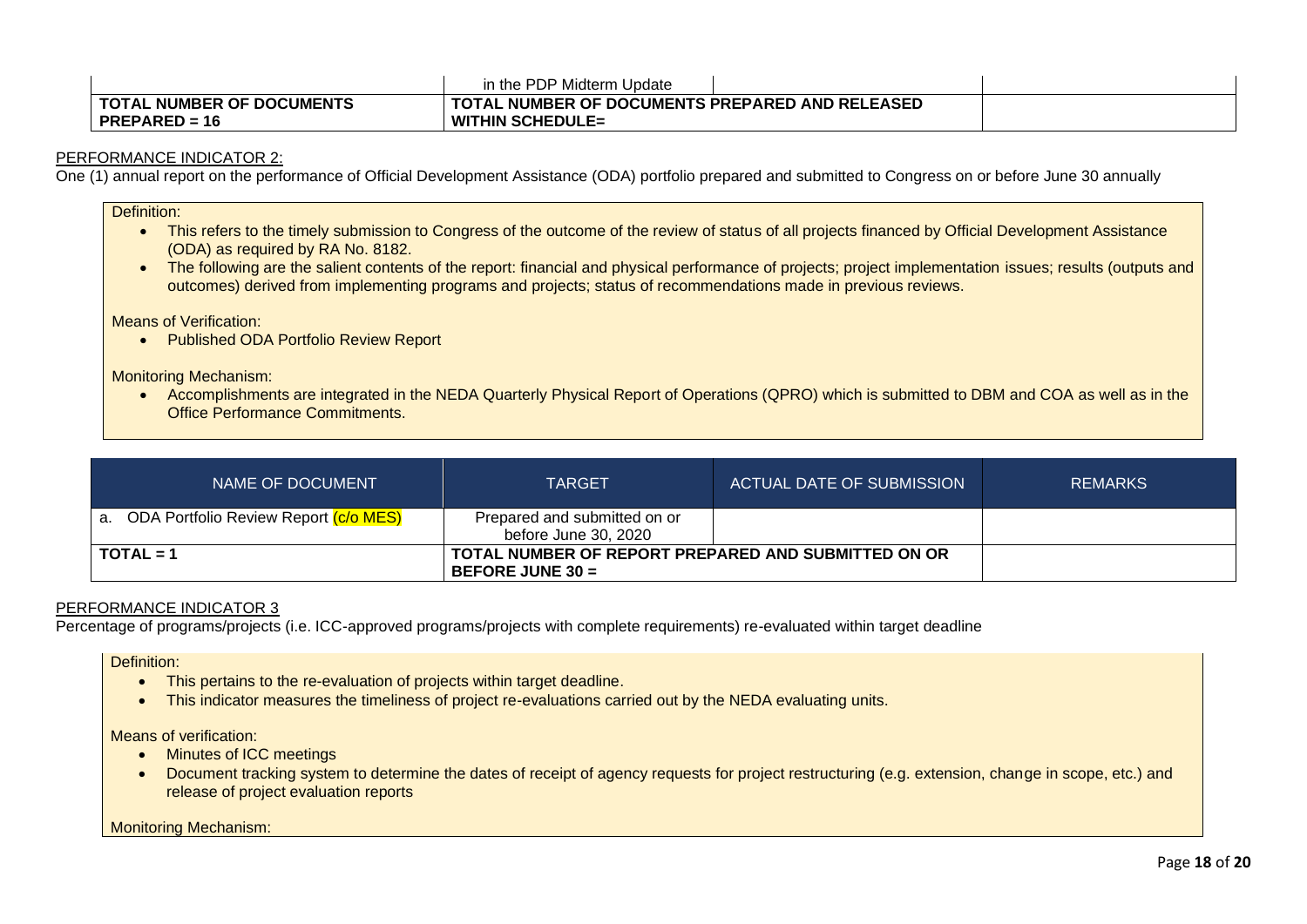• Accomplishments are integrated in the NEDA Quarterly Physical Report of Operations (QPRO) which is submitted to DBM and COA as well as in the Office Performance Commitments.

2020 Target: At least 90% of re-evaluation requests processed; Quarterly target: At least 90% of requests processed

| (c/o all Staffs and NROs)                                         |                                   |                                                                                              |                                                                                                             |                                                                                  |                |
|-------------------------------------------------------------------|-----------------------------------|----------------------------------------------------------------------------------------------|-------------------------------------------------------------------------------------------------------------|----------------------------------------------------------------------------------|----------------|
| LIST OF PROGRAMS/PROJECTS RE-<br><b>EVALUATED</b>                 | <b>PROPONENT</b><br><b>AGENCY</b> | DATE OF RECEIPT<br>OF AGENCY<br><b>REQUEST FOR</b><br><b>PROJECT</b><br><b>RESTRUCTURING</b> | DATE OF<br><b>COMPLETION OF</b><br><b>RE-EVALUATION</b>                                                     | <b>RE-EVALUATED WITHIN</b><br><b>TARGET DEADLINE</b><br>(Y for yes and N for no) | <b>REMARKS</b> |
|                                                                   |                                   |                                                                                              |                                                                                                             |                                                                                  |                |
|                                                                   |                                   |                                                                                              |                                                                                                             |                                                                                  |                |
|                                                                   |                                   |                                                                                              |                                                                                                             |                                                                                  |                |
| <b>TOTAL NUMBER OF PROGRAMS/PROJECTS RE-</b><br><b>EVALUATED:</b> |                                   |                                                                                              | <b>TOTAL NUMBER OF</b><br><b>PROGRAMS/PROJECTS</b><br><b>RE-EVALUATED WITHIN</b><br><b>TARGET DEADLINE:</b> |                                                                                  |                |

# **MAJOR PROGRAMS/PROJECTS**

| NAME OF PROJECT | <b>TARGET</b>                    |                |    |    |    | <b>ACCOMPLISHMENT</b> |                |    |                |                |              |                |
|-----------------|----------------------------------|----------------|----|----|----|-----------------------|----------------|----|----------------|----------------|--------------|----------------|
|                 |                                  | Q <sub>1</sub> | Q2 | Q3 | Q4 | <b>TOTAL</b>          | Q <sub>1</sub> | Q2 | Q <sub>3</sub> | Q <sub>4</sub> | <b>TOTAL</b> | <b>REMARKS</b> |
|                 | <b>General Administration</b>    |                |    |    |    |                       |                |    |                |                |              |                |
|                 | and Support                      |                |    |    |    |                       |                |    |                |                |              |                |
|                 | Purchase of motor                |                |    |    |    |                       |                |    |                |                |              |                |
|                 | vehicles (c/o                    |                |    |    |    |                       |                |    |                |                |              |                |
|                 | <b>Administrative Staff, NRO</b> |                |    |    |    |                       |                |    |                |                |              |                |
|                 | <b>XII, and NRO XIII</b> )       |                |    |    |    |                       |                |    |                |                |              |                |
| 2.              | Purchase of ICT                  |                |    |    |    |                       |                |    |                |                |              |                |
|                 | equipment (c/o ICTS)             |                |    |    |    |                       |                |    |                |                |              |                |
|                 | <b>Support to Operations</b>     |                |    |    |    |                       |                |    |                |                |              |                |
| 3.              | Implementation of the            |                |    |    |    |                       |                |    |                |                |              |                |
|                 | Management Information           |                |    |    |    |                       |                |    |                |                |              |                |
|                 | System-NEDA                      |                |    |    |    |                       |                |    |                |                |              |                |
|                 | <b>Information Network</b>       |                |    |    |    |                       |                |    |                |                |              |                |
|                 | Project, Phase IV (c/o           |                |    |    |    |                       |                |    |                |                |              |                |
|                 | <b>ICTS</b> )                    |                |    |    |    |                       |                |    |                |                |              |                |
| 4.              | Various Infrastructure           |                |    |    |    |                       |                |    |                |                |              |                |
|                 | Projects (c/o NRO XII)           |                |    |    |    |                       |                |    |                |                |              |                |